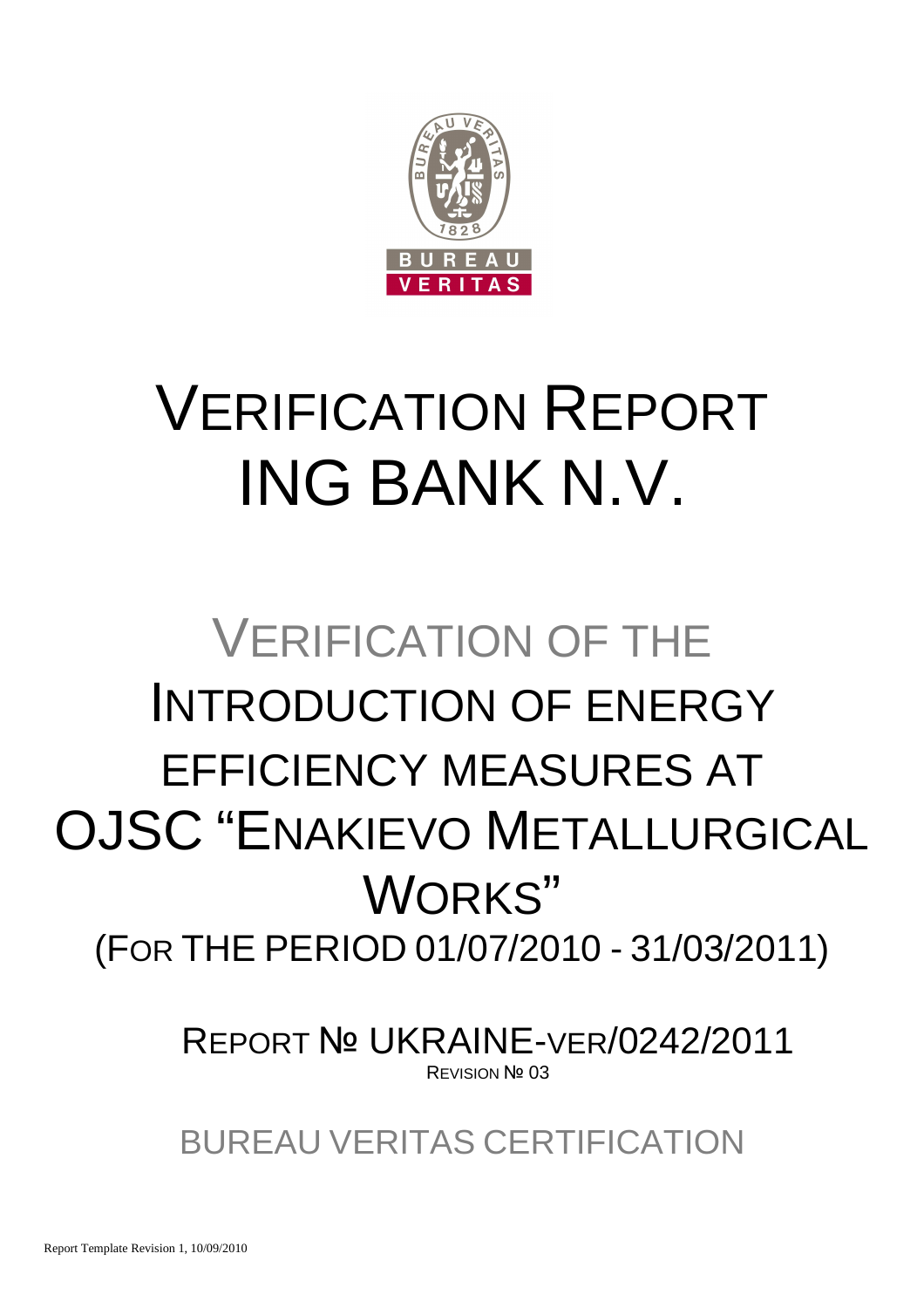

| Date of first issue:<br>31/08/2011/                                                                                                                                                                                                                                                                                                                                                                                                                                                                                                                                                                                                                                                                    | Organizational unit:<br><b>Holding SAS</b> | <b>Bureau Veritas Certification</b>                                                      |  |  |
|--------------------------------------------------------------------------------------------------------------------------------------------------------------------------------------------------------------------------------------------------------------------------------------------------------------------------------------------------------------------------------------------------------------------------------------------------------------------------------------------------------------------------------------------------------------------------------------------------------------------------------------------------------------------------------------------------------|--------------------------------------------|------------------------------------------------------------------------------------------|--|--|
| Client:<br>ING Bank N.V.                                                                                                                                                                                                                                                                                                                                                                                                                                                                                                                                                                                                                                                                               | Client ref.:<br>Peter van Eijndhoven       |                                                                                          |  |  |
| Summary:<br>Bureau Veritas Certification has made the third periodic verification of the "Introduction of energy efficiency<br>measures at OJSC "Enakievo Metallurgical Works" registration number of the JI project UA1000224 of ING<br>Bank N.V. located in the town of Yenakiyeve, Donetsk region, Ukraine, and applying the JI specific approach,<br>on the basis of UNFCCC criteria for the JI, as well as criteria given to provide for consistent project operations,<br>monitoring and reporting. UNFCCC criteria refer to Article 6 of the Kyoto Protocol, the JI rules and modalities<br>and the subsequent decisions by the JI Supervisory Committee, as well as the host country criteria. |                                            |                                                                                          |  |  |
| The verification scope is defined as a periodic independent review and ex post determination by the Accredited<br>Entity of the monitored reductions in GHG emissions during defined verification period, and consisted of the<br>following three phases: i) desk review of the project design and the baseline and monitoring plan; ii) follow-up<br>interviews with project stakeholders; iii) resolution of outstanding issues and the issuance of the final<br>verification report and opinion. The overall verification, from Contract Review to Verification Report & Opinion,<br>was conducted using Bureau Veritas Certification internal procedures.                                          |                                            |                                                                                          |  |  |
| The first output of the verification process is a list of Clarification, Corrective Actions Requests, Forward<br>Actions Requests (CR, CAR and FAR), presented in Appendix A.                                                                                                                                                                                                                                                                                                                                                                                                                                                                                                                          |                                            |                                                                                          |  |  |
| In summary, Bureau Veritas Certification confirms that the project is implemented as per determined changes.<br>Installed equipment being essential for generating emission reduction runs reliably and is calibrated<br>appropriately. The monitoring system is in place and the project is generating GHG emission reductions. The<br>GHG emission reduction is calculated without material misstatements, and the ERUs issued totalize 174 935<br>tons of CO2eq for the monitoring period from 01/07/2010 - 31/03/2011 (by years: 01/07/2010-31/12/2010: 119<br>910 t CO2 equivalent, 01/01/2011-31/03/2011: 55 025 t CO2 equivalent.                                                               |                                            |                                                                                          |  |  |
| Our opinion relates to the project's GHG emissions and resulting GHG emission reductions reported and<br>related to the approved project baseline and monitoring, and its associated documents.                                                                                                                                                                                                                                                                                                                                                                                                                                                                                                        |                                            |                                                                                          |  |  |
| Report No.:<br>Subject Group:<br>UKRAINE-ver/0242/2011<br>JI                                                                                                                                                                                                                                                                                                                                                                                                                                                                                                                                                                                                                                           |                                            |                                                                                          |  |  |
| Project title:<br>"Introduction of energy efficiency measures<br>at OJSC "Enakievo Metallurgical Works"                                                                                                                                                                                                                                                                                                                                                                                                                                                                                                                                                                                                |                                            |                                                                                          |  |  |
| Work carried out by:<br>Kateryna Zinevych - Team Leader, /Lead<br>Verifier<br>Dzhafarov Alexey - Team Member, Verifier                                                                                                                                                                                                                                                                                                                                                                                                                                                                                                                                                                                 |                                            |                                                                                          |  |  |
| Work reviewed by:<br>Ivan Sokolov - Internal Technical Reviewer<br>Igor Alexeenko - Technical Specialist<br>Work approved by:                                                                                                                                                                                                                                                                                                                                                                                                                                                                                                                                                                          | $\bowtie$                                  | No distribution without permission from the<br>Client or responsible organizational unit |  |  |
| Flavio Gomes – Operational Manager<br>Burez                                                                                                                                                                                                                                                                                                                                                                                                                                                                                                                                                                                                                                                            | <b>Alas Cestification</b>                  | Limited distribution                                                                     |  |  |
| Rev. No.:<br>Date of this revision:<br>03/10/2011<br>03<br>35                                                                                                                                                                                                                                                                                                                                                                                                                                                                                                                                                                                                                                          | Number of pages 1g SAS                     | Unrestricted distribution                                                                |  |  |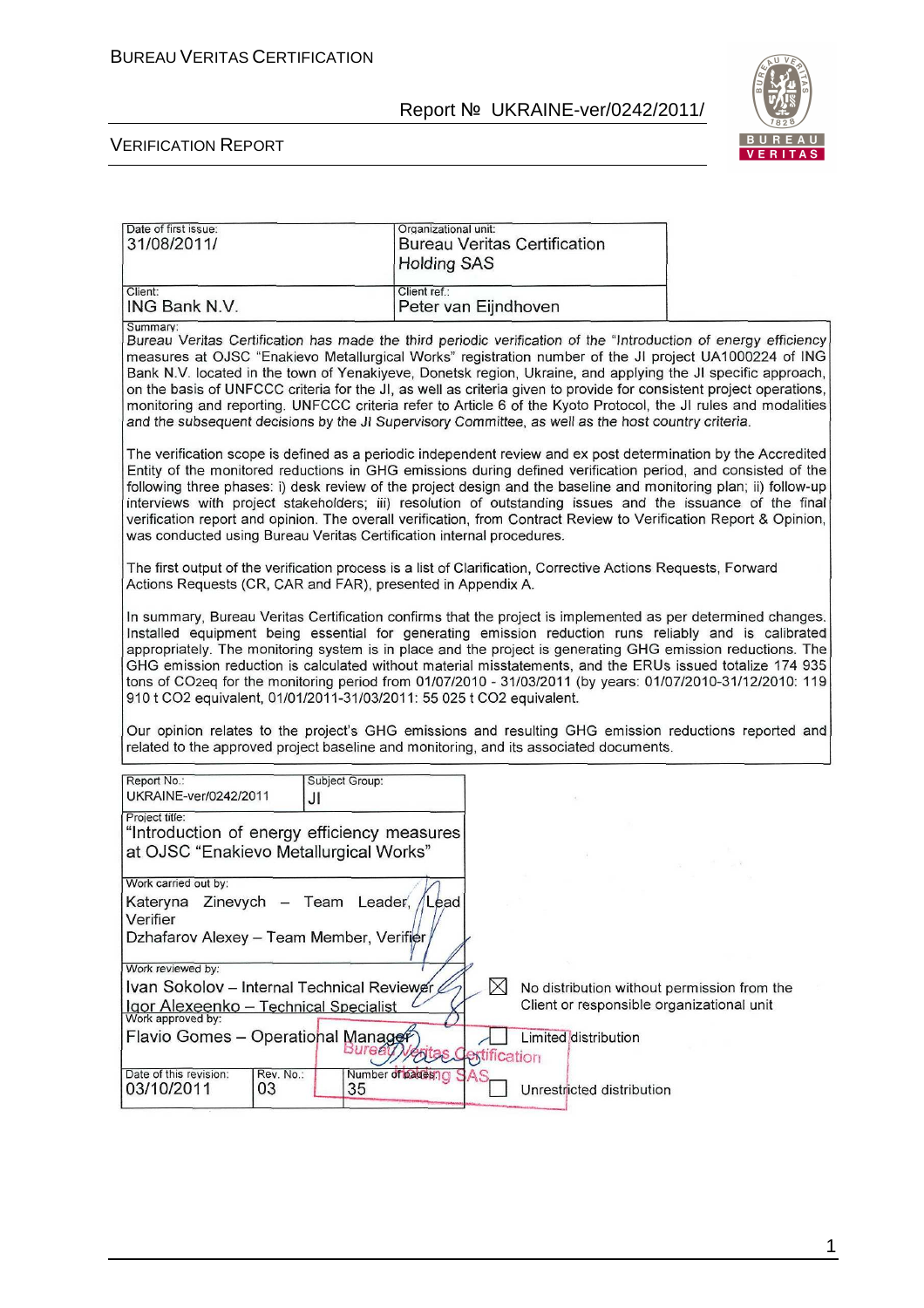

VERIFICATION REPORT

#### **Abbreviations**

| <b>Corrective Action Request</b>                       |
|--------------------------------------------------------|
| Joint Implementation                                   |
| <b>Emission Reduction Unit</b>                         |
| <b>Clarification Request</b>                           |
| <b>Carbon Dioxide</b>                                  |
| <b>Independent Entity</b>                              |
| Green House Gas(es)                                    |
| Interview                                              |
| International Emissions Trading Association            |
| <b>Means of Verification</b>                           |
| Non Government Organization                            |
| Prototype Carbon Fund                                  |
| <b>Project Design Document</b>                         |
| United Nations Framework Convention for Climate Change |
|                                                        |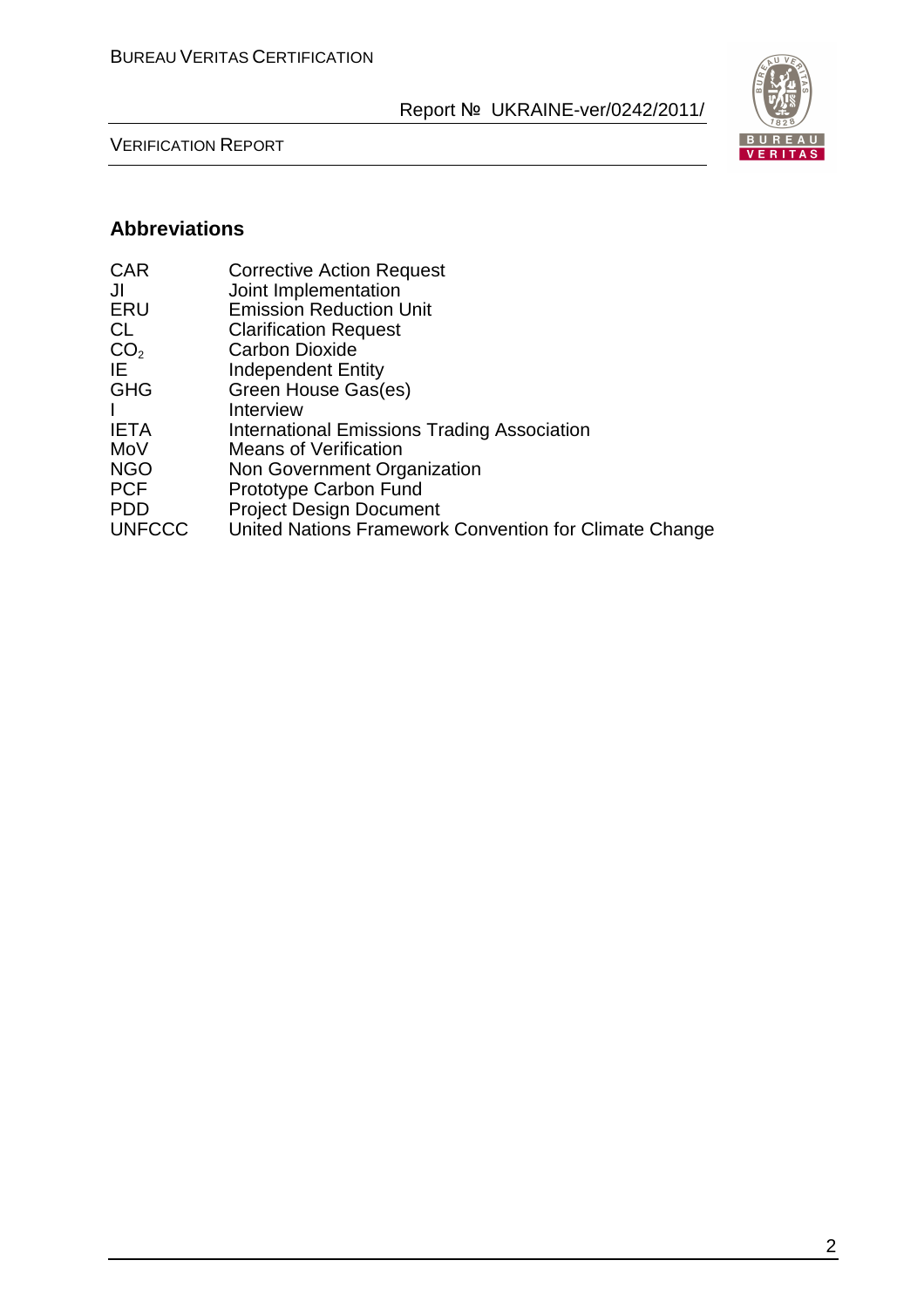

VERIFICATION REPORT

## **Table of Contents Page 2018**

| $\mathbf{1}$            |                                                                              |                |
|-------------------------|------------------------------------------------------------------------------|----------------|
| 1.1                     | Objective                                                                    | $\overline{4}$ |
| 1.2                     | Scope                                                                        | $\overline{4}$ |
| 1.3                     | <b>Verification Team</b>                                                     | 5              |
| $\overline{2}$          |                                                                              |                |
| 2.1                     | <b>Review of Documents</b>                                                   | 6              |
| 2.2                     | Follow-up Interviews                                                         | 6              |
| 2.3                     | Resolution of Clarification, Corrective and Forward Action<br>Requests       | 6              |
| 3                       |                                                                              |                |
| 3.1                     | Project approval by Parties involved (90-91)                                 | 8              |
| 3.2                     | Project implementation (92-93)                                               | 8              |
| 3.3                     | Compliance of the monitoring plan with the monitoring<br>methodology (94-98) | 8              |
| 3.4                     | Revision of monitoring plan (99-100)                                         | 9              |
| 3.5                     | Data management (101)                                                        | 9              |
| 3.6                     | Verification regarding programmes of activities (102-110)                    | 10             |
| $\overline{\mathbf{4}}$ |                                                                              |                |
| 5                       |                                                                              |                |
|                         |                                                                              |                |
|                         |                                                                              |                |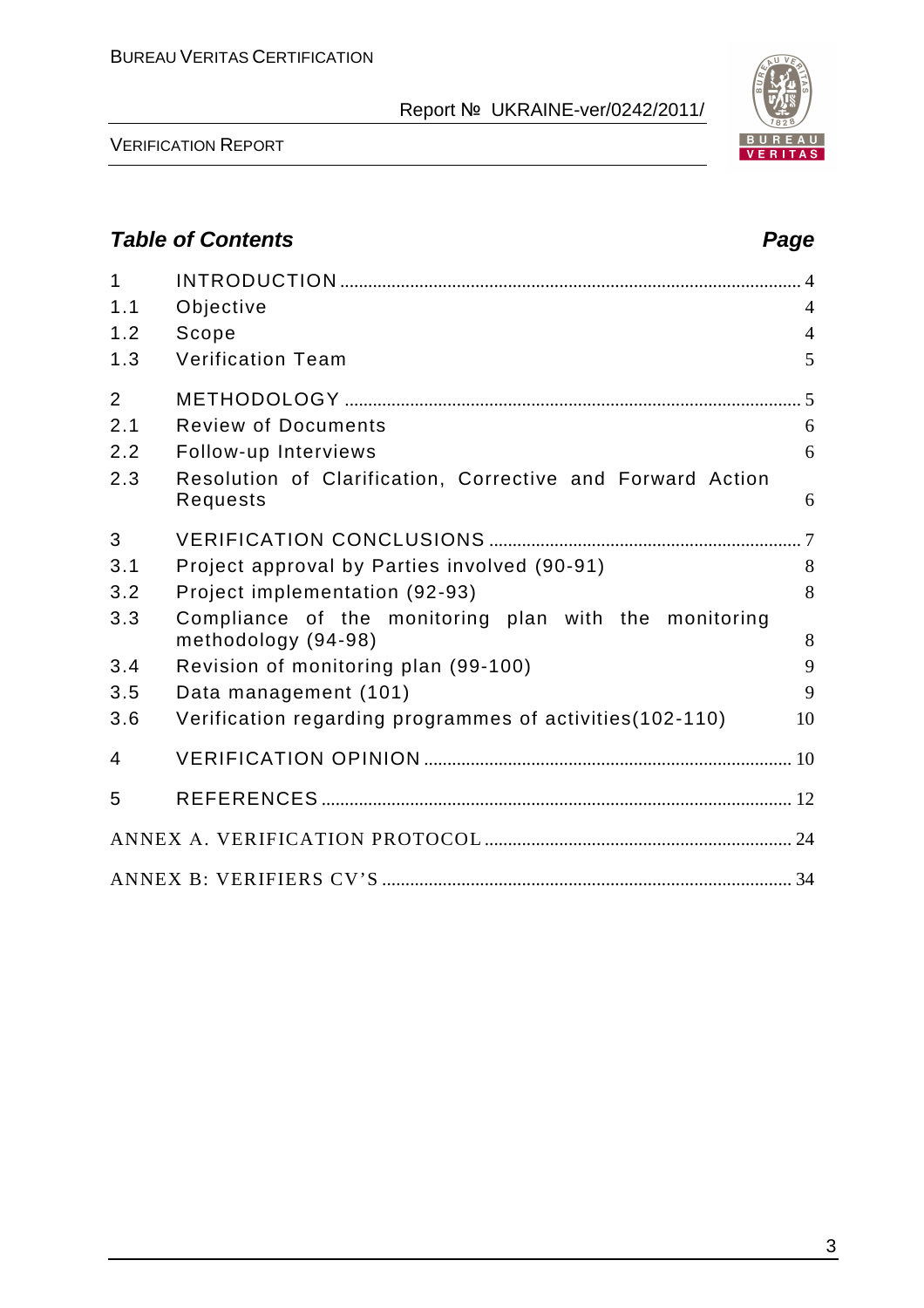

VERIFICATION REPORT

## **1 INTRODUCTION**

ING Bank N.V. has commissioned Bureau Veritas Certification to verify the emissions reductions of its JI project "Introduction of energy efficiency measures at OJSC "Enakievo Metallurgical Works" (hereafter called "the project") at the town of Yenakiyeve, Donetsk region, Ukraine.

This report summarizes the findings of the verification of the project, performed on the basis of UNFCCC criteria, as well as criteria given to provide for consistent project operations, monitoring and reporting.

## **1.1 Objective**

Verification is the periodic independent review and ex post determination by the Accredited Independent Entity of the monitored reductions in GHG emissions during defined verification period.

The objective of verification can be divided in Initial Verification and Periodic Verification.

Initial Verification: The objective of an initial verification is to verify that the project is implemented as planned, to confirm that the monitoring system is in place and fully functional, and to assure that the project will generate verifiable emission reductions. A separate initial verification prior to the project entering into regular operations is not a mandatory requirement.

Periodic Verification: The objective of the periodic verification is to verify that actual monitoring systems and procedures are in compliance with the monitoring systems and procedures described in the monitoring plan; furthermore the periodic verification evaluates the GHG emission reduction data and express a conclusion with a high, but not absolute, level of assurance about whether the reported GHG emission reduction data is free of material misstatements; and verifies that the reported GHG emission data is sufficiently supported by evidence, i.e. monitoring records. If no prior initial verification has been carried out, the objective of the first periodic verification also includes the objectives of the initial verification.

UNFCCC criteria refer to Article 6 of the Kyoto Protocol, the JI rules and modalities and the subsequent decisions by the JI Supervisory Committee, as well as the host country criteria.

## **1.2 Scope**

The verification scope is defined as an independent and objective review of the project design document, the project's baseline study and monitoring plan and other relevant documents. The information in these documents is reviewed against host country criteria.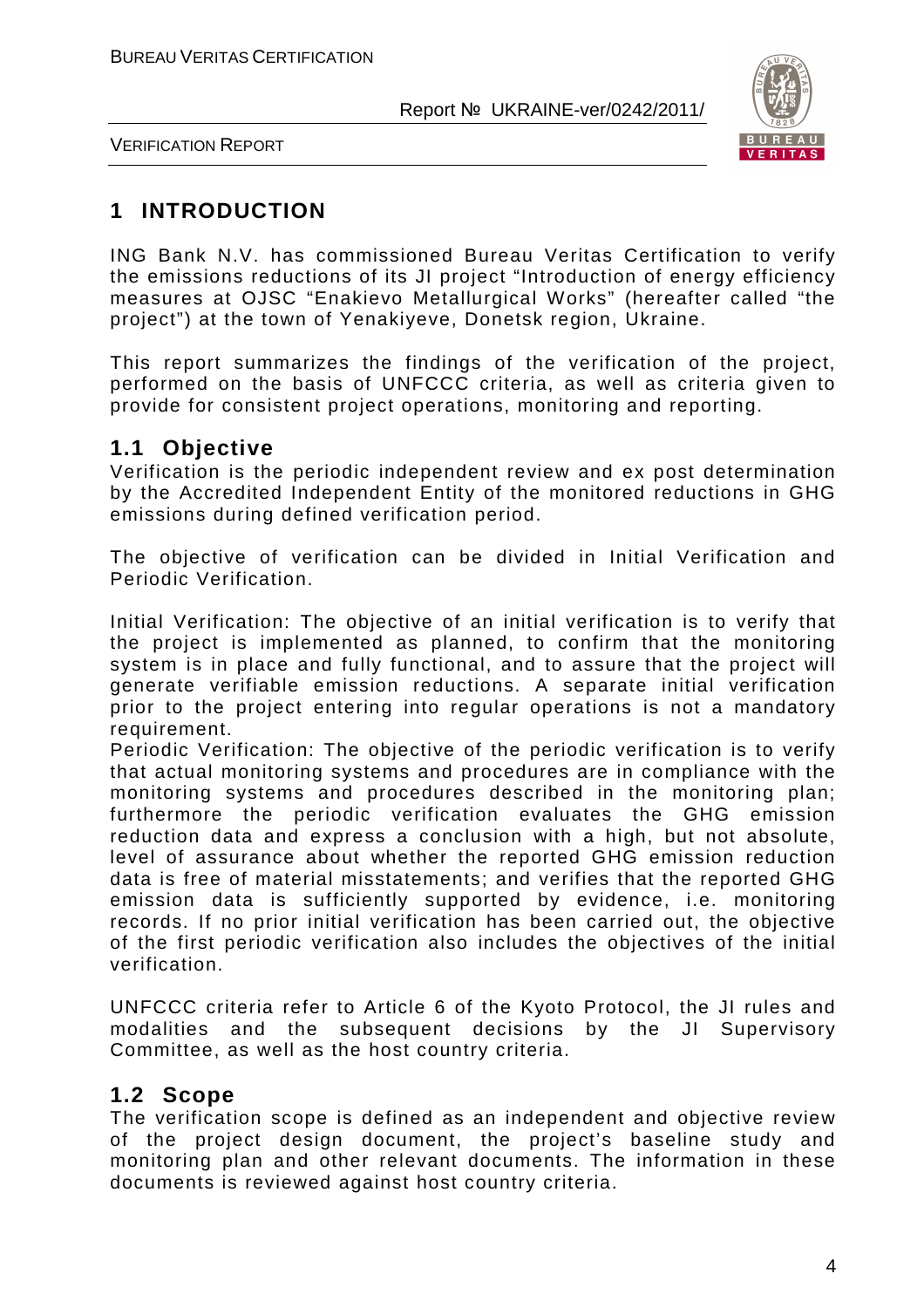

VERIFICATION REPORT

The verification is not meant to provide any consulting towards the Client. However, stated requests for clarifications and/or corrective actions may provide input for improvement of the project monitoring towards reductions in the GHG emissions.

## **1.3 Verification Team**

The verification team consists of the following personnel:

Kateryna Zinevych Bureau Veritas Certification Team Leader, Climate Change Lead Verifier

Dzhafarov Alexey Bureau Veritas Certification Team member, Climate Change Verifier

This verification report was reviewed by:

Ivan Sokolov Bureau Veritas Certification, Internal Technical Reviewer

Igor Alexeenko

Bureau Veritas Certification, Technical Specialist

## **2 METHODOLOGY**

The overall verification, from Contract Review to Verification Report & Opinion, was conducted using Bureau Veritas Certification internal procedures.

In order to ensure transparency, a verification protocol was customized for the project, according to the version 01 of the Joint Implementation Determination and Verification Manual, issued by the Joint Implementation Supervisory Committee at its 19 meeting on 04/12/2009. The protocol shows, in a transparent manner, criteria (requirements), means of verification and the results from verifying the identified criteria. The verification protocol serves the following purposes:

- It organizes, details and clarifies the requirements a JI project is expected to meet;
- It ensures a transparent verification process where the verifier will document how a particular requirement has been verified and the result of the verification.

The completed determination protocol is enclosed in Appendix A to this report.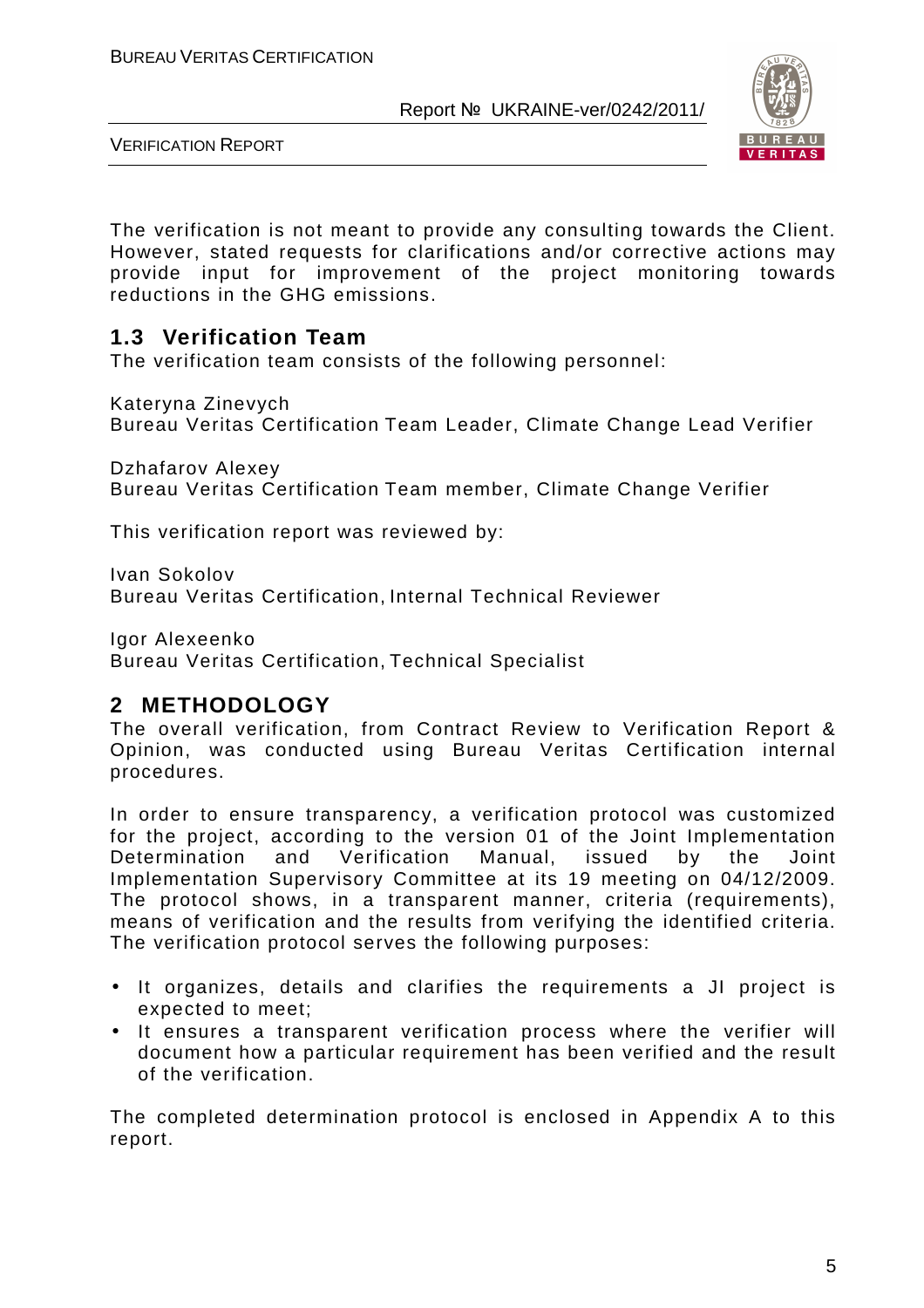

VERIFICATION REPORT

## **2.1 Review of Documents**

The Monitoring Report (MR) submitted by GreenStream and additional background documents related to the project design and baseline, i.e. country Law, Project Design Document (PDD), Approved CDM methodology (if applicable) and/or Guidance on criteria for baseline setting and monitoring, Host party criteria, Kyoto Protocol, Clarifications on Verification Requirements to be Checked by an Accredited Independent Entity were reviewed.

The verification findings presented in this report relate to the Monitoring Report version(s) 1.2 dated 19.05.2011 and Monitoring Report version(s) 1.3 dated 25.08.2011 and 1.4 dated 30.09.2011 and projects as described in the determined PDD.

#### **2.2 Follow-up Interviews**

On 12/07/2011 Bureau Veritas Certification performed on-site interviews with project stakeholders to confirm selected information and to resolve issues identified in the document review. Representatives of Greenstream, "EMW" were interviewed (see References). The main topics of the interviews are summarized in Table 1.

| Interviewed organization | Interview topics                              |
|--------------------------|-----------------------------------------------|
| "EMW"                    | Organizational structure.                     |
|                          | Responsibilities and authorities.             |
|                          | Training of personnel.                        |
|                          | Quality management procedures and technology. |
|                          | Implementation of equipment (records).        |
|                          | Metering equipment control.                   |
|                          | Metering record keeping system, database.     |
|                          | Social impacts.                               |
|                          | Environmental impacts.                        |
| Consultant:              | Baseline methodology.                         |
| GreenStream              | Monitoring plan.                              |
|                          | Monitoring report.                            |
|                          | Deviations from PDD.                          |

#### **Table 1 Interview topics**

## **2.3 Resolution of Clarification, Corrective and Forward Action Requests**

The objective of this phase of the verification is to raise the requests for corrective actions and clarification and any other outstanding issues that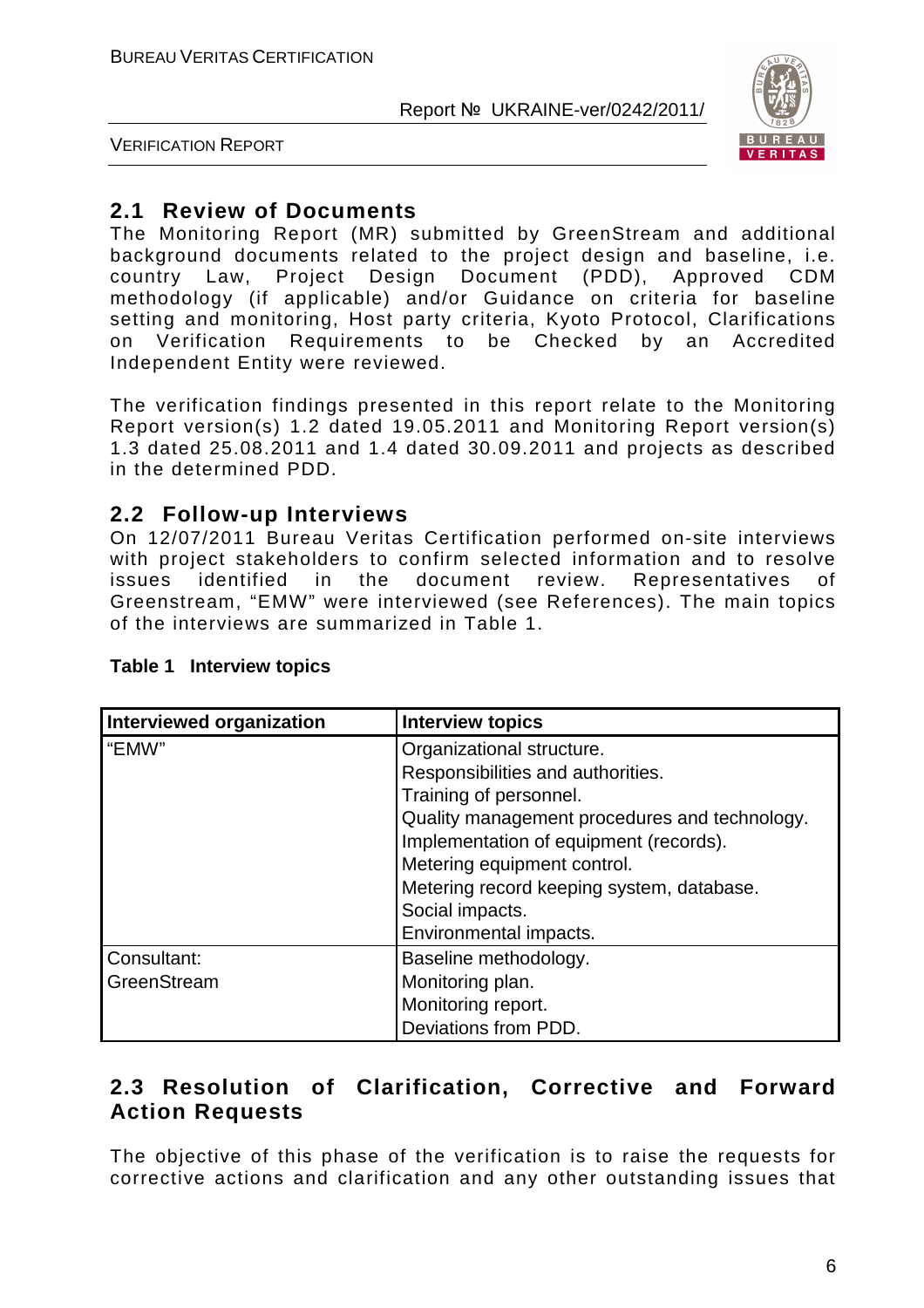

VERIFICATION REPORT

needed to be clarified for Bureau Veritas Certification positive conclusion on the GHG emission reduction calculation.

If the Verification Team, in assessing the monitoring report and supporting documents, identifies issues that need to be corrected, clarified or improved with regard to the monitoring requirements, it should raise these issues and inform the project participants of these issues in the form of:

(a) Corrective action request (CAR), requesting the project participants to correct a mistake that is not in accordance with the monitoring plan;

(b) Clarification request (CL), requesting the project participants to provide additional information for the AIE to assess compliance with the monitoring plan;

(c) Forward action request (FAR), informing the project participants of an issue, relating to the monitoring that needs to be reviewed during the next verification period.

To guarantee the transparency of the verification process, the concerns raised are documented in more detail in the verification protocol in Appendix A.

#### **3 VERIFICATION CONCLUSIONS**

In the following sections, the conclusions of the verification are stated.

The findings from the desk review of the original monitoring documents and the findings from interviews during the follow up visit are described in the Verification Protocol in Appendix A.

The Clarification, Corrective and Forward Action Requests are stated, where applicable, in the following sections and are further documented in the Verification Protocol in Appendix A. The verification of the Project resulted in 4 Corrective Action Requests, 4 Clarification Requests.

The number between brackets at the end of each section corresponds to the DVM paragraph.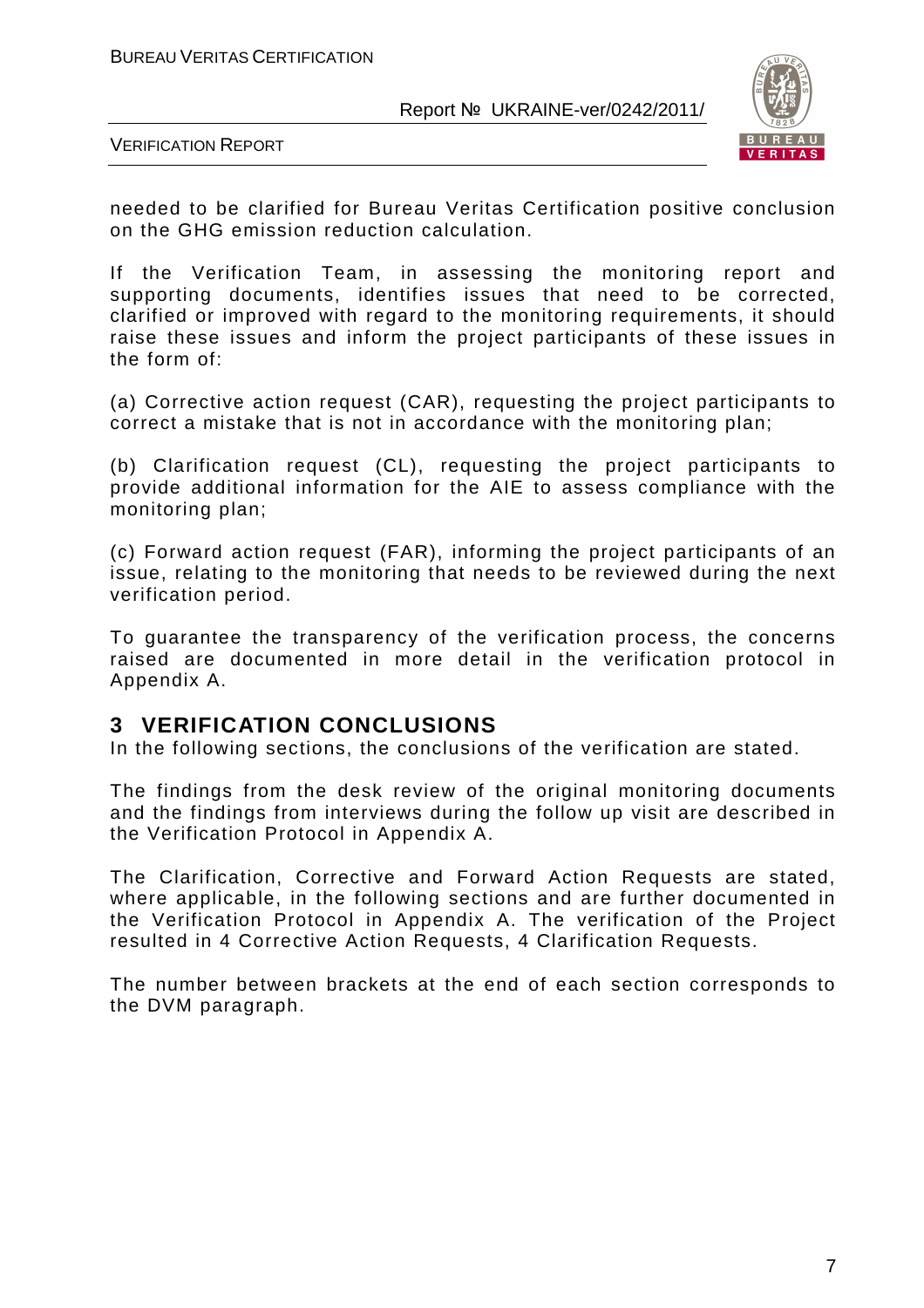

VERIFICATION REPORT

## **3.1 Project approval by Parties involved (90-91)**

Written project approval by Ukraine, the Netherlands and Switzerland has been issued by the DFP of that Party (see References). At the time of the verification site visit, which took place 12.07.2011, аll written approvals of the project were provided.

The abovementioned written approvals are unconditional.

## **3.2 Project implementation (92-93)**

According to the PDD, version 2.21, the commissioning of the reconstructed blast furnace № 3 is expected in late 2010, at the time of verification, which took place on 12.7.2011, the reconstruction of blast furnace number 3 is not finished and not commissioned. Thus the status of the project indicates that the project was not fully working in the period of monitoring.

All coke consumed by Enakievo Metallurgical Works during the monitoring period was produced in Ukraine (no imported coke is consumed during the monitoring period), which is evidenced by the relevant plant certificate and relevant expert opinion.

The starting date of operation is - 01/01/2006.

There is a difference of data on emission reductions determined in the PDD and monitoring reports for the #3 01/07/2010 - 31/03/2011, based on a longer than planned reconstruction process of blast furnace #3. The end of reconstruction of blast furnace #3 was scheduled for late 2010. However, the process of reconstruction BF# 3 continues through technical complexity and lack of funding.

Outstanding issues related to the Project implementation, project participants` response and BV Certification's conclusion are described in the Appendix A. (CAR 1;CL 1.)

#### **3.3 Compliance of the monitoring plan with the monitoring methodology (94-98)**

The monitoring occurred in accordance with the monitoring plan included in the PDD regarding which the determination has been deemed final and is so listed on the UNFCCC JI website.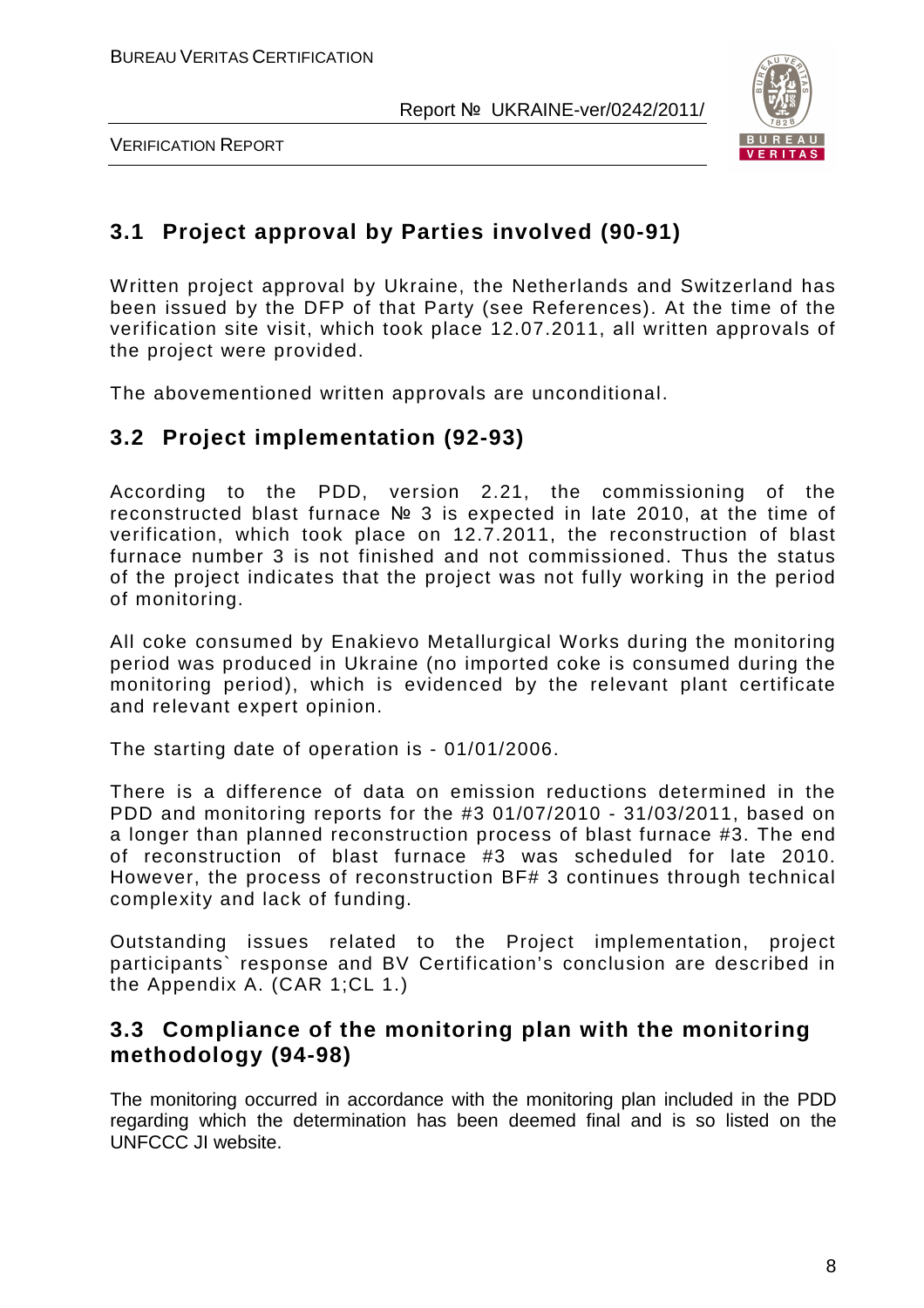

VERIFICATION REPORT

For calculating the emission reductions or enhancements of net removals, key factors, such as (fuel availability, international steel market situation etc.), influencing the baseline emissions or net removals and the activity level of the project and the emissions or removals as well as risks associated with the project were taken into account, as appropriate.

Data sources used for calculating emission reductions or enhancements of net removals, such as (plant log-books, plant records and data base) are clearly identified, reliable and transparent.

Emission factors (Emission factor for natural gas, Emission factor for coal, Emission factor during coke production) including default emission factors, are selected by carefully balancing accuracy and reasonableness, and appropriately justified of the choice.

The calculation of emission reductions or enhancements of net removals is based on conservative assumptions and the most plausible scenarios in a transparent manner.

Outstanding issues related to the compliance of the monitoring plan with the monitoring methodology, project participants` response and BV Certification's conclusion is described in Appendix A. (CAR 2.)

## **3.4 Revision of monitoring plan (99-100)**

Not applicable.

## **3.5 Data management (101)**

The data and their sources, provided in monitoring report, are clearly identified, reliable and transparent.

The implementation of data collection procedures is in accordance with the monitoring plan, including the quality control and quality assurance procedures. These procedures are mentioned in the section "References" of this report. (see "References").

The function of the monitoring equipment, including its calibration status, is in order.

The evidence and records used for the monitoring are maintained in a traceable manner.

The data collection and management system for the project is in accordance with the monitoring plan. The data collected for the purposes of monitoring is stored in electronic and/or paper formats. All measurements perform by calibrated measurement equipment in accordance with the relevant industrial standards.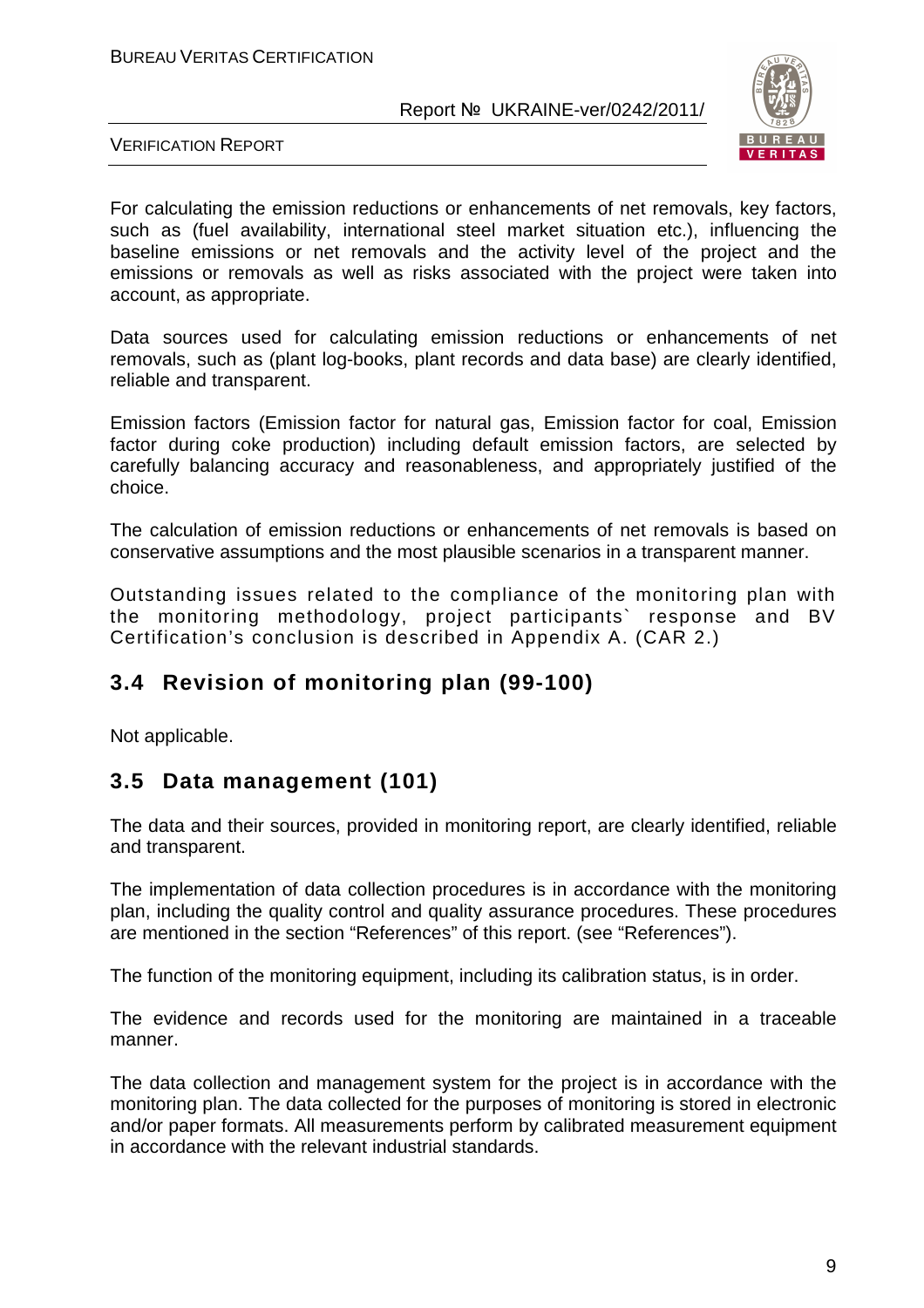

VERIFICATION REPORT

Outstanding issues related to the data management, PP's response and BV Certification's conclusion is described in the Appendix A. (CAR 3; CAR 4; CL 2; CL 3; CL 4.)

## **3.6 Verification regarding programmes of activities(102-110)**

Not applicable.

#### **4 VERIFICATION OPINION**

Bureau Veritas Certification has made the third periodic verification of the "Introduction of energy efficiency measures at OJSC "Enakievo Metallurgical Works" registration number of the JI project UA1000224 of ING Bank N.V. located in the town of Yenakiyeve, Donetsk region, Ukraine, and applying the JI specific approach, on the basis of UNFCCC criteria for the JI, as well as criteria given to provide for consistent project operations, monitoring and reporting.

The verification consisted of the following three phases: i) desk review of the project design and the baseline and monitoring plan; ii) follow-up interviews with project stakeholders; iii) resolution of outstanding issues and the issuance of the final verification report and opinion.

The management of "EMW" is responsible for the preparation of the GHG emissions data and the reported GHG emissions reductions of the project on the basis set out within the project Monitoring and Verification Plan indicated in the final PDD version 2.21. The development and maintenance of records and reporting procedures in accordance with that plan, including the calculation and determination of GHG emission reductions from the project, is the responsibility of the management of the project.

Bureau Veritas Certification verified the Project Monitoring Report version 1.4, for the reporting period as indicated below. Bureau Veritas Certification confirms that the project is implemented as planned and described in approved project design documents. Installed equipment being essential for generating emission reduction runs reliably and is calibrated appropriately. The monitoring system is in place and the project is generating GHG emission reductions.

Bureau Veritas Certification can confirm that the GHG emission reduction is calculated without material misstatements. Our opinion relates to the project's GHG emissions and resulting GHG emissions reductions reported and related to the approved project baseline and monitoring, and its associated documents. Based on the information we have seen and evaluated, we confirm the following statement: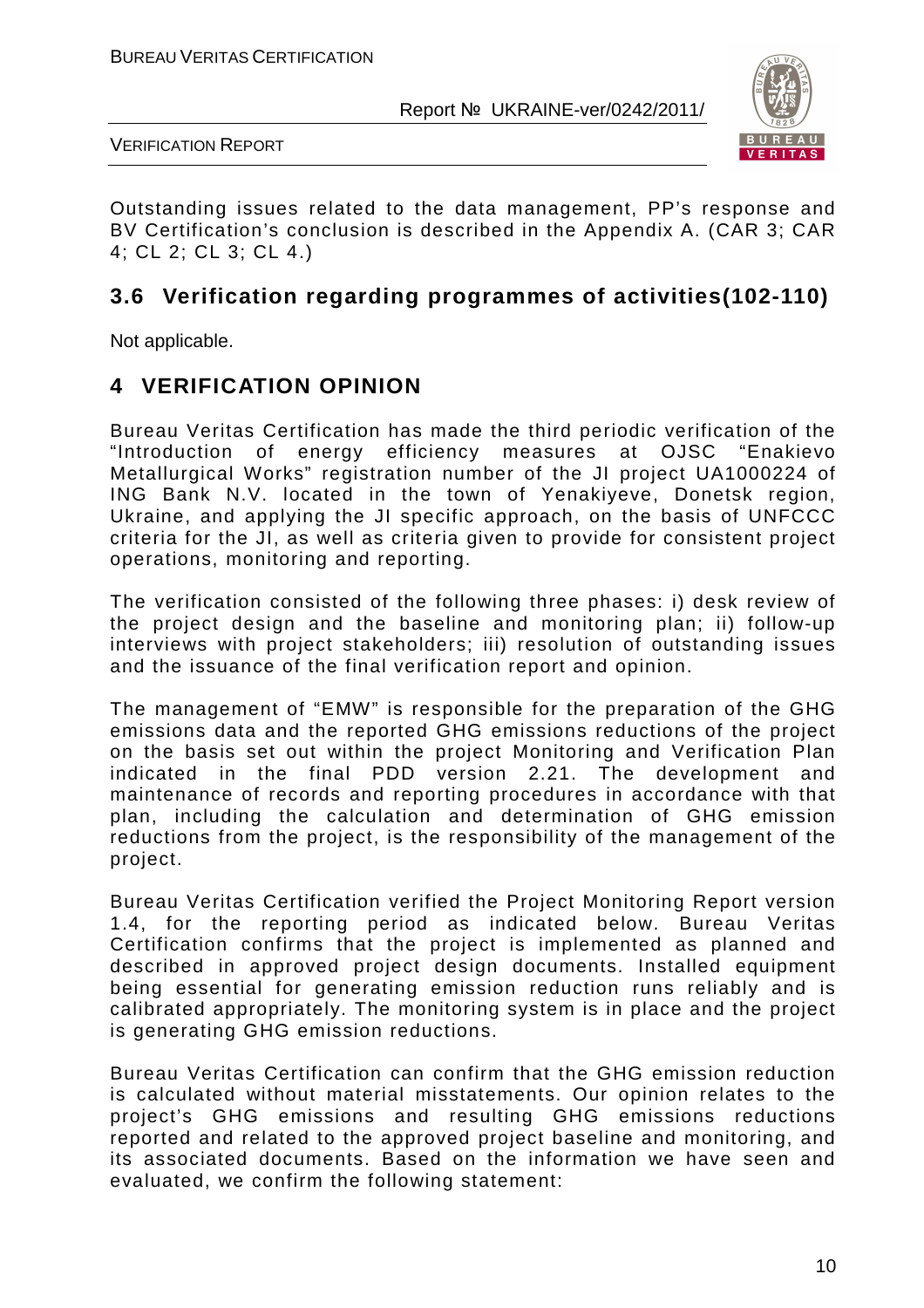

VERIFICATION REPORT

Reporting period: From 01.07.2010 to 31.03.2011 Baseline emissions : 3375433 t CO<sub>2</sub> equivalents. Project emissions : 3200498 t CO<sub>2</sub> equivalents.

Emission Reductions (01/07/2010-31/12/2010): 119 910t CO2 equivalents. Emission Reductions (01/01/2011-31/03/2011): 55 025t CO2 equivalents.

Emission Reductions (01/07/2010–31/03/2011): 174 935t CO2 equivalents.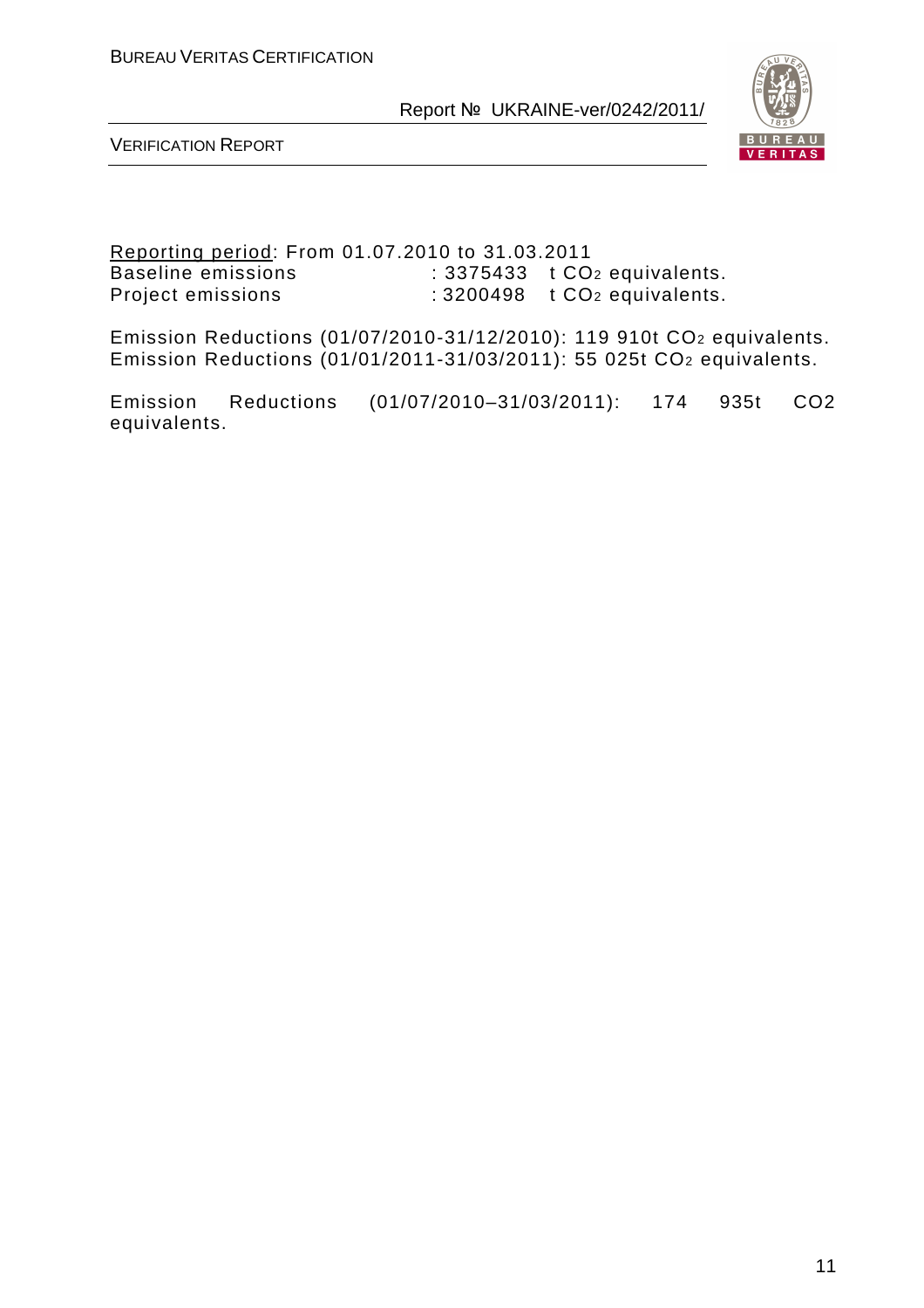

VERIFICATION REPORT

## **5 REFERENCES**

#### **Category 1 Documents:**

Documents provided by GreenStream, EMW of the company that relate directly to the GHG components of the project.

- 1. PDD of JI project "Introduction of energy efficiency measures at<br>OJSC "Enakievo Metallurgical Works" version 2.21 dated OJSC "Enakievo Metallurgical Works" 14/07/2010.
- 2. Letter Support NAEI Ukraine from 19.11.2009 # 1380/23/7.
- 3. Letter Approval NAEI Ukraine from 26.01.2011 # 166/23/7.
- 4. Letter NAEI Ukraine identification numbers.
- 5. Letter of Approval from the Netherlands 2010 JI 28 issued by Ministry of Economic Affairs on 8<sup>th</sup> of September 2010
- 6. Letter of Approval from Switzerland J294-0485 issued by the<br>Federal Department of Ecology. Transport. Energy and Federal Department of Communications DETEC of 28 June 2011.
- 7. Monitoring Report version 1.2 dated 19.05.2011.
- 8. Monitoring Report version 1.3 dated 25.08.2011.
- 9. Monitoring Report version 1.4 dated 30.09.2011.
- 10. Emission Reductions calculations excel spreadsheet version 3.

#### **Category 2 Documents:**

Background documents related to the design and/or methodologies employed in the design or other reference documents.

- /1/ Statement on repaired and upgraded objects acceptance (boiler БКЗ-75/39Д station #6 of boiler house #1, serial #415), 2011
- /2/ Statement dated 15/03/2010 on repaired and upgraded objects acceptance (boiler БКЗ-75/39Д station #7 of boiler house #1, serial #2854)
- /3/ Statement dated 27/12/2006 of state inspection committee on completed by construction object commissioning (Linde oxygen unit)
- /4/ Statement dated 08/09/2008 of state inspection committee on completed by construction object commissioning (blast furnace #5 construction complex)
- /5/ Statement dated 16/09/2010 on blast furnace coke sampling
- /6/ Statement dated 13/02/2011 on product quality detected inconsistencies
- /7/ Statement dated 14/10/2010 on product quality detected inconsistencies
- $/8/$  The construction of blast furnace #5 with 1513 m<sup>3</sup> capacity and infrastructure objects reconstruction. Environmental impact assessment, volume 10, book 1, 2004
- /9/ Feasibility study of the blast furnace #3 at OJSC "Enakievo Metallurgical Works" with capacity expansion from 1033  $m<sup>3</sup>$  up to 1513  $m<sup>3</sup>$ . Environmental impact assessment, 2007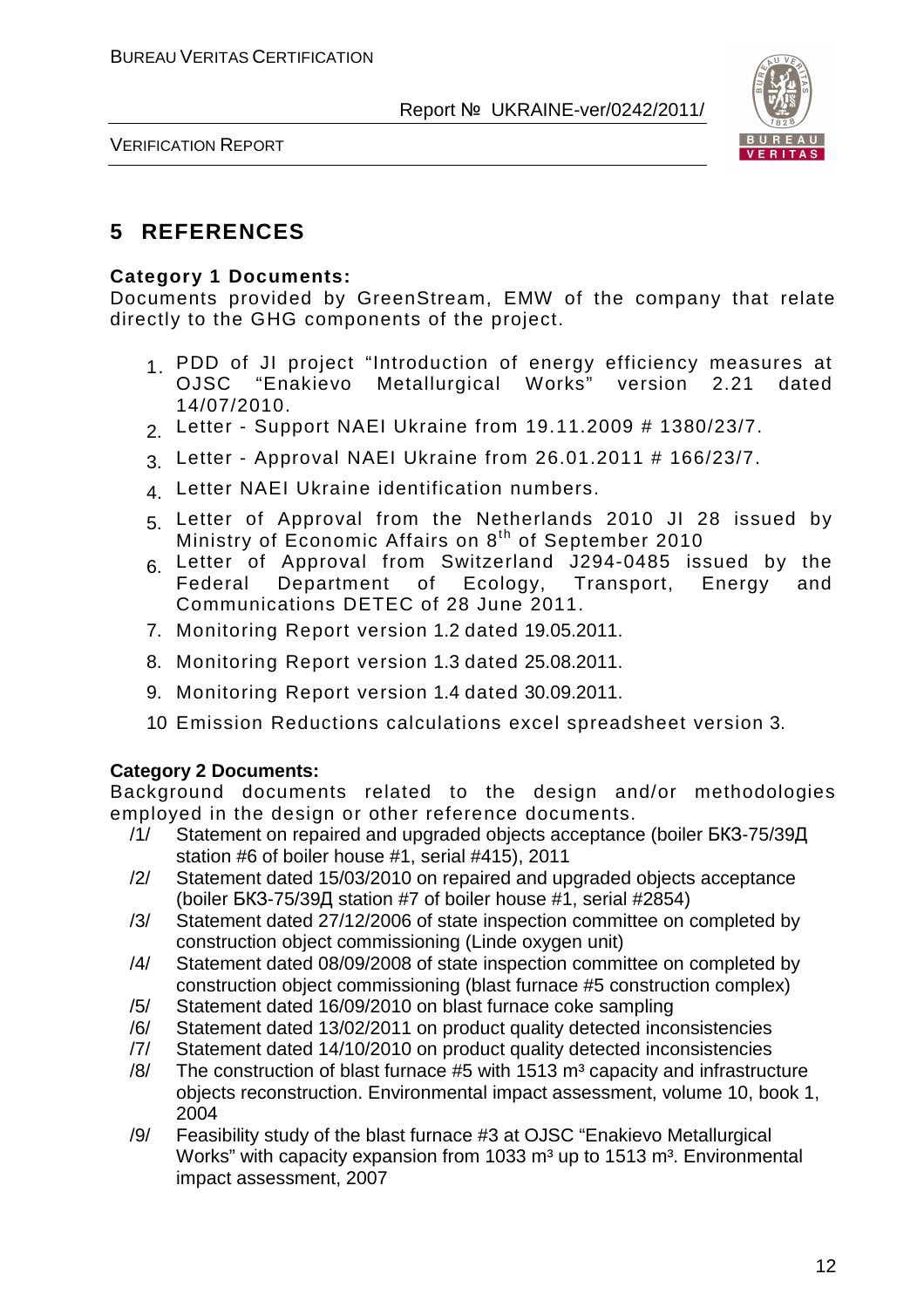

- /10/ Utilities reconstruction. 2nd stage. Feasibility study of the first reconstruction object. Environmental impact assessment, 204-0.ООС. Revision 1. Volume 4. Book 1, 2008
- /11/ Information dated 10/06/2010 on the personnel training of Linde oxygen unit and blast furnace maintenance
- /12/ Protocol #363 dated 23/10/2006 on checking the personnel skills and knowledge
- /13/ Protocol #364 dated 24/10/2006 on checking the personnel skills and knowledge
- /14/ Protocol #365 dated 25/10/2006 on checking the personnel skills and knowledge
- /15/ Protocol #380 dated 06/11/2006 on checking the personnel skills and knowledge
- /16/ Letter of Endorsement #1380/23/7 dated 19/11/2009 of the JI project "Introduction of energy efficiency measures at OJSC "Enakievo Metallurgical Works", issued by the National Environmental Investment Agency of Ukraine
- /17/ Letter of Approval #166/23/7 dated 26/01/2011 of the JI project "Introduction of energy efficiency measures at OJSC "Enakievo Metallurgical Works", issued by the National Environmental Investment Agency of Ukraine
- /18/ Note #418/23/7 dated 28/02/2011 on approval of the JI project "Introduction of energy efficiency measures at OJSC "Enakievo Metallurgical Works" under the national procedure, issued by the National Environmental Investment Agency of Ukraine
- /19/ Declaration of Approval #2010JI28 dated 08/09/2010 of the JI project "Introduction of energy efficiency measures at OJSC "Enakievo Metallurgical Works", issued by the Ministry of Economic Affairs of the Netherlands
- /20/ Energy consumption balance sheet for January 2011 at OJSC "Enakievo Metallurgical Works"
- /21/ Energy consumption balance sheet for February 2011 at OJSC "Enakievo Metallurgical Works"
- /22/ Energy consumption balance sheet for March 2011 at OJSC "Enakievo Metallurgical Works"
- /23/ Energy consumption balance sheet for June 2010 at OJSC "Enakievo Metallurgical Works"
- /24/ Energy consumption balance sheet for August 2010 at OJSC "Enakievo Metallurgical Works"
- /25/ Energy consumption balance sheet for September 2010 at OJSC "Enakievo Metallurgical Works"
- /26/ Energy consumption balance sheet for October 2010 at OJSC "Enakievo Metallurgical Works"
- /27/ Energy consumption balance sheet for November 2010 at OJSC "Enakievo Metallurgical Works"
- /28/ Energy consumption balance sheet for December 2010 at OJSC "Enakievo Metallurgical Works"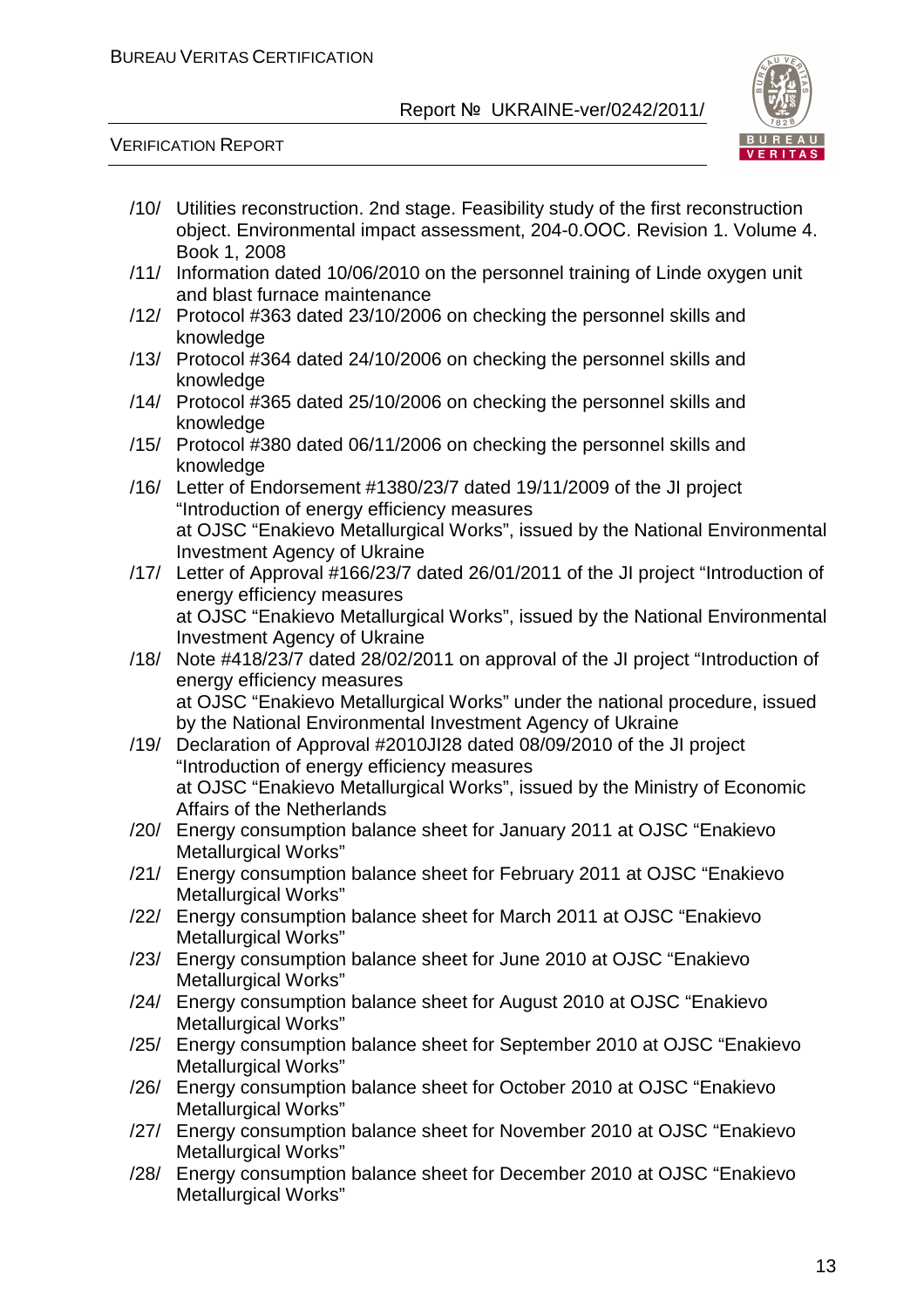



- /29/ Report on steam generation by CHPP for March 2011
- /30/ Report on steam generation by CHPP for February 2011
- /31/ Passport dated 23/06/2010 on power meter type SAZU-I670M, serial #081600
- /32/ Passport dated 24/02/2009 on power meter type SAZU-I672M, serial #199159
- /33/ Calibration certificate #02/04-511 dated 12/05/2010, valid till 12/05/2016 on power meter type ST-EА03, serial #001258, issued by the Donetsk Scientific and Production Centre of Standardization, Metrology and Certification State **Enterprise**
- /34/ Calibration certificate #02/04-298 dated 01/04/2010, valid till 01/04/2016 on electronic three-phase power meter type ST-EАO3, serial #001036, issued by the Donetsk Scientific and Production Centre of Standardization, Metrology and Certification State Enterprise
- /35/ Calibration certificate #02/04-514 dated 12/05/2010, valid till 12/05/2016 on power meter type ST-EА03, serial #000885, issued by the Donetsk Scientific and Production Centre of Standardization, Metrology and Certification State **Enterprise**
- /36/ Calibration certificate #02/04-627 dated 04/06/2010, valid till 04/06/2016 on electronic three-phase power meter type ST-EА03, serial #000980, issued by the Donetsk Scientific and Production Centre of Standardization, Metrology and Certification State Enterprise
- /37/ Calibration certificate #02/04-999 dated 02/09/2010, valid till 02/09/2016 on electronic power meter type LO3Т5-1М1, serial #802, issued by the Donetsk Scientific and Production Centre of Standardization, Metrology and Certification State Enterprise
- /38/ Calibration certificate #02/04-650 dated 09/09/2010, valid till 09/09/2016 on electronic power meter type LO3Т5-1М1, serial #794, issued by the Donetsk Scientific and Production Centre of Standardization, Metrology and Certification State Enterprise
- /39/ Calibration certificate #02/04-1094 dated 26/10/2009, valid till 26/10/2015 on electronic power meter type Delta 8010-01, serial #00560, issued by the Donetsk Scientific and Production Centre of Standardization, Metrology and Certification State Enterprise
- /40/ Calibration certificate #02/04-1300 dated 08/12/2009, valid till 08/12/2015 on electronic power meter type Delta 8010-01, serial #00589, issued by the Donetsk Scientific and Production Centre of Standardization, Metrology and Certification State Enterprise
- /41/ Calibration certificate #02/04-837 dated 10/08/2009, valid till 10/08/2015 on electronic power meter type Delta 8010-01, serial #00589, issued by the Donetsk Scientific and Production Centre of Standardization, Metrology and Certification State Enterprise
- /42/ Calibration certificate #02/04-649 dated 09/06/2009, valid till 09/06/2015 on electronic power meter type LO3T5-1M1, serial #772, issued by the Donetsk Scientific and Production Centre of Standardization, Metrology and Certification State Enterprise
- /43/ Calibration certificate #02/04-325 dated 06/04/2010, valid till 06/04/2016 on electronic power meter type LO3T5-1M1, serial #973, issued by the Donetsk Scientific and Production Centre of Standardization, Metrology and Certification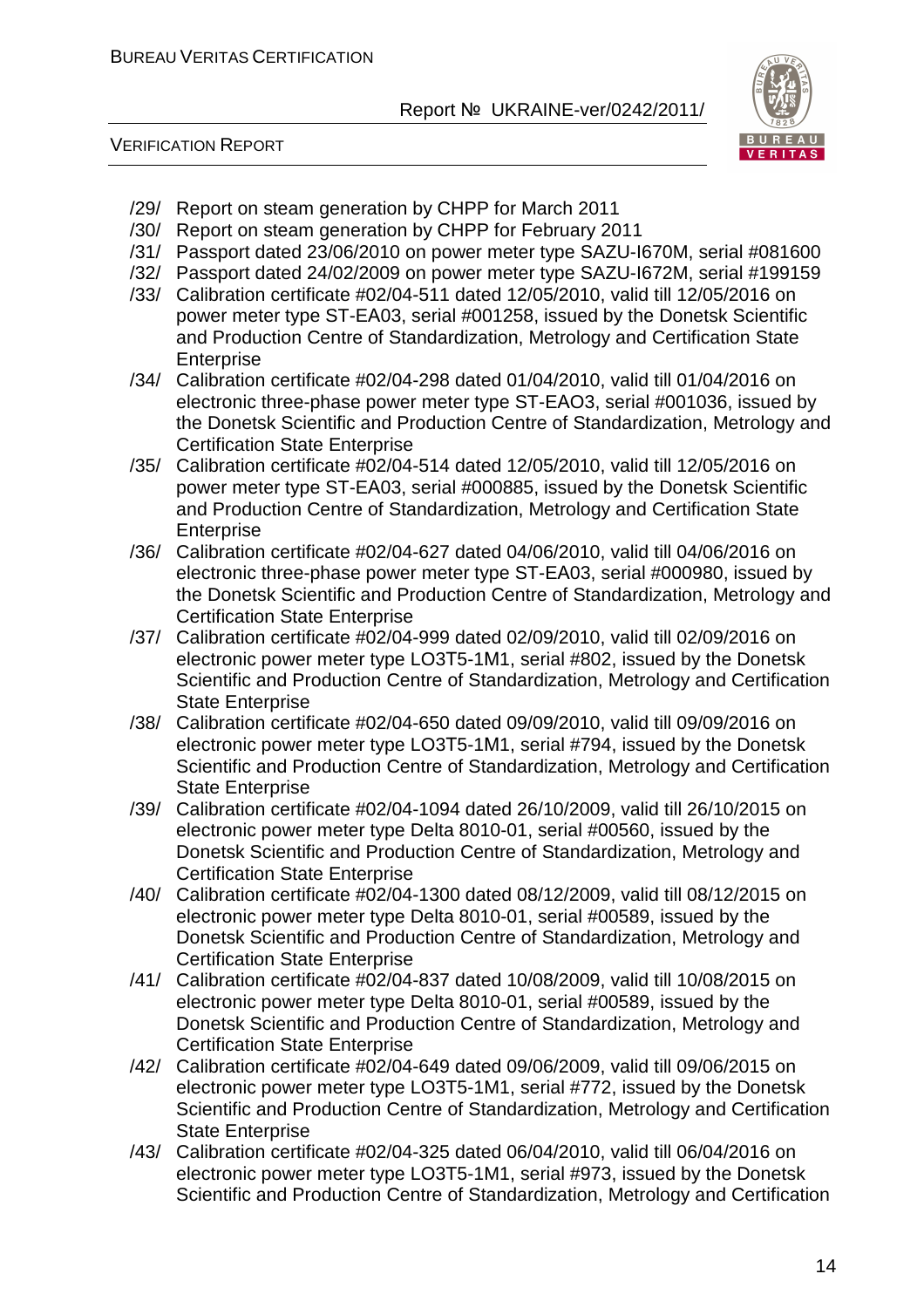

VERIFICATION REPORT

State Enterprise

- /44/ Calibration certificate #02/04-1299 dated 08/12/2009, valid till 08/12/2015 on electronic power meter type Delta 8010-01, serial #00587, issued by the Donetsk Scientific and Production Centre of Standardization, Metrology and Certification State Enterprise
- /45/ Calibration certificate #02/04-1097 dated 26/10/2009, valid till 26/10/2015 on electronic power meter type Delta 8010-01, serial #00586, issued by the Donetsk Scientific and Production Centre of Standardization, Metrology and Certification State Enterprise
- /46/ Calibration certificate #02/04-623 dated 02/06/2010, valid till 02/06/2016 on power meter type ST-EA03, serial #001040, issued by the Donetsk Scientific and Production Centre of Standardization, Metrology and Certification State Enterprise
- /47/ Calibration certificate #02/04-620 dated 02/06/2010, valid till 02/06/2016 on power meter type ST-EA03, serial #000830, issued by the Donetsk Scientific and Production Centre of Standardization, Metrology and Certification State **Enterprise**
- /48/ Calibration certificate #02/04-632 dated 04/06/2010, valid till 04/06/2016 on power meter type ST-EA03, serial #001274, issued by the Donetsk Scientific and Production Centre of Standardization, Metrology and Certification State **Enterprise**
- /49/ Passport dated 27/09/1997 on power meter type SAZU-I670M, serial #431465
- /50/ Passport dated 08/12/2008 on power meter type SAZU-I670M, serial #016053505
- /51/ Passport dated 10/12/2008 on power meter type SAZU-I670M, serial #016059905
- /52/ Passport dated 15/05/1989 on power meter type SAZU-I670M, serial #325858
- /53/ Passport dated 19/08/2003 on power meter type SAZU-I687, serial #315604
- /54/ Passport dated 26/11/2008 on power meter type SAZU-I670М, serial #016053905
- /55/ Passport dated 27/09/1997 on power meter type SAZU-I670М, serial #197971
- /56/ Passport dated 02/09/2003 on power meter type SAZU-I670D, serial #378478
- /57/ Passport dated 15/07/2008 on power meter type SAZU-I670M, serial #266872
- /58/ Calibration certificate #02/04-530 dated 17/05/2010, valid till 17/05/2016 on electronic power meter type LO3T5-1M1, serial #813, issued by the Donetsk Scientific and Production Centre of Standardization, Metrology and Certification State Enterprise
- /59/ Calibration certificate #02/04-998 dated 02/09/2010, valid till 02/09/2016 on electronic power meter type LO3T5-1M1, serial #999, issued by the Donetsk Scientific and Production Centre of Standardization, Metrology and Certification State Enterprise
- /60/ Calibration certificate #02/04-997 dated 02/09/2010, valid till 02/09/2016 on electronic power meter type LO3T5-1M1, serial #1003, issued by the Donetsk Scientific and Production Centre of Standardization, Metrology and Certification State Enterprise
- /61/ Calibration certificate #02/04-1000 dated 02/09/2010, valid till 02/09/2016 on electronic power meter type LO3T5-1M1, serial #724, issued by the Donetsk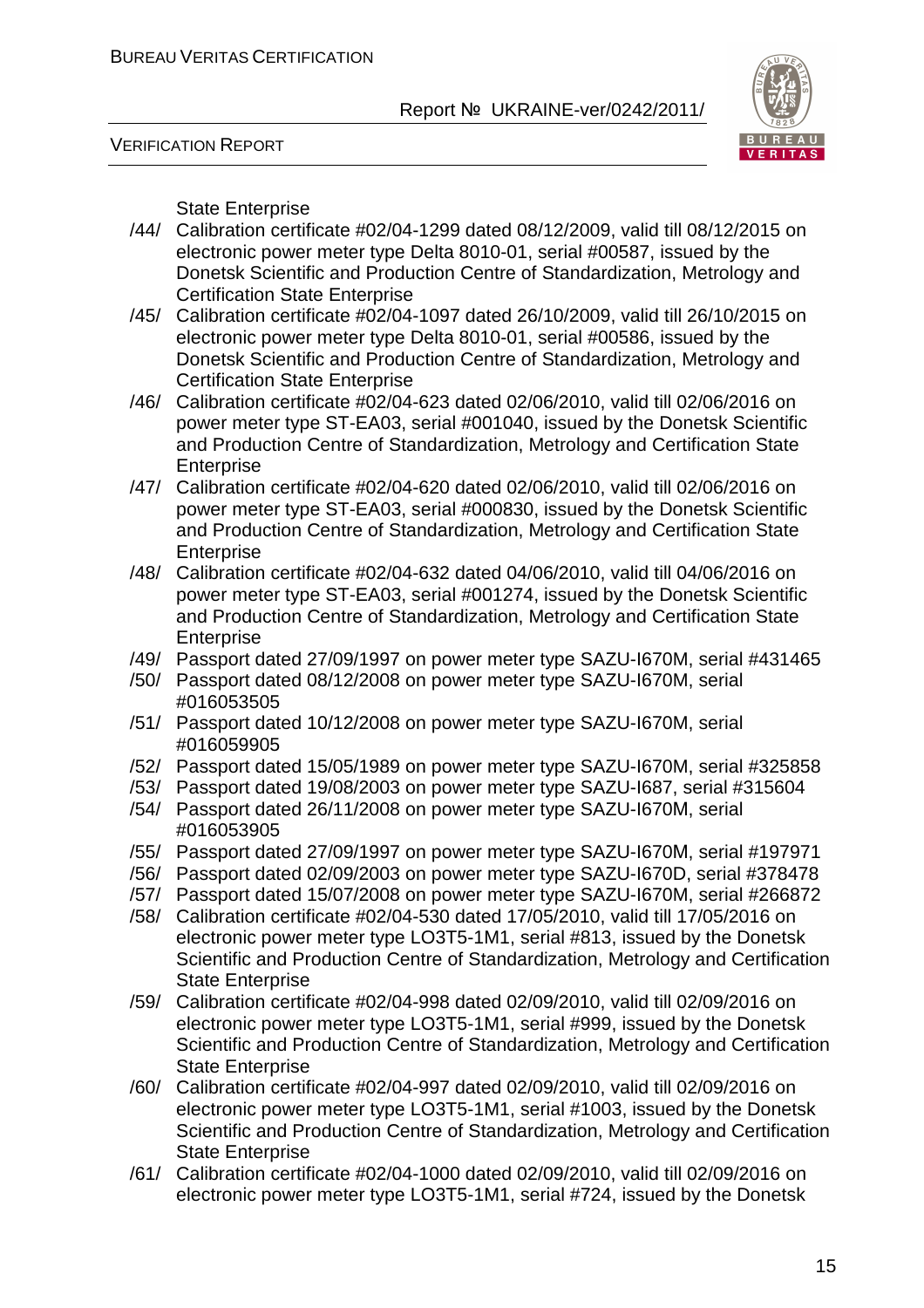

VERIFICATION REPORT

Scientific and Production Centre of Standardization, Metrology and Certification State Enterprise

- /62/ Calibration certificate #02/04-993 dated 01/09/2010, valid till 01/09/2016 on electronic power meter type ST-EA03, serial #001289, issued by the Donetsk Scientific and Production Centre of Standardization, Metrology and Certification State Enterprise
- /63/ Passport dated 23/01/2006 on power meter type SAZU-I672М, serial #305234
- /64/ Passport dated 15/02/2009 on power meter type SAZU-I670D, serial #319015
- /65/ Passport dated 10/02/2004 on power meter type SAZU-I670M, serial #011958
- /66/ Passport dated 22/09/2009 on power meter type SAZU-I687, serial #641450
- /67/ Passport dated 12/05/2010 on power meter type SAZU-I687, serial #876699
- /68/ Passport dated 12/03/2003 on power meter type SAZU-I687, serial #038585
- /69/ Calibration certificate #02/04-711 dated 22/06/2010, valid till 22/06/2016 on electronic power meter type ST-EA03, serial #000861, issued by the Donetsk Scientific and Production Centre of Standardization, Metrology and Certification State Enterprise
- /70/ Calibration certificate #02/04-872 dated 04/08/2010, valid till 04/08/2016 on electronic power meter type ST-EA03, serial #000969, issued by the Donetsk Scientific and Production Centre of Standardization, Metrology and Certification State Enterprise
- /71/ Calibration certificate #02/04-870 dated 04/08/2010, valid till 04/08/2016 on electronic power meter type ST-EA03, serial #001243, issued by the Donetsk Scientific and Production Centre of Standardization, Metrology and Certification State Enterprise
- /72/ Calibration certificate #02/04-296 dated 01/04/2010, valid till 01/04/2016 on electronic power meter type ST-EA03, serial #001226, issued by the Donetsk Scientific and Production Centre of Standardization, Metrology and Certification State Enterprise
- /73/ Calibration certificate #02/04-297 dated 01/04/2010, valid till 01/04/2016 on electronic power meter type ST-EA03, serial #000426, issued by the Donetsk Scientific and Production Centre of Standardization, Metrology and Certification State Enterprise
- /74/ Calibration certificate #02/04-1029 dated 14/09/2010, valid till 14/09/2016 on electronic power meter type ST-EA03, serial #001203, issued by the Donetsk Scientific and Production Centre of Standardization, Metrology and Certification State Enterprise
- /75/ Calibration certificate #02/04-301 dated 01/04/2010, valid till 01/04/2016 on electronic power meter type ST-EA03, serial #001298, issued by the Donetsk Scientific and Production Centre of Standardization, Metrology and Certification State Enterprise
- /76/ Report on steam generation by CHPP for January 2011
- /77/ Report dated 11/07/2011 on 1 group unit operators examination
- /78/ Theory lessons register (groups 1, 2, oxygen unit operator)
- /79/ Register sheet of the on-the-job education, oxygen unit operator specialty (Borys Petrenko)
- /80/ Educational plan and schedule for special oriented courses: Linde Oxygen Unit **Operation**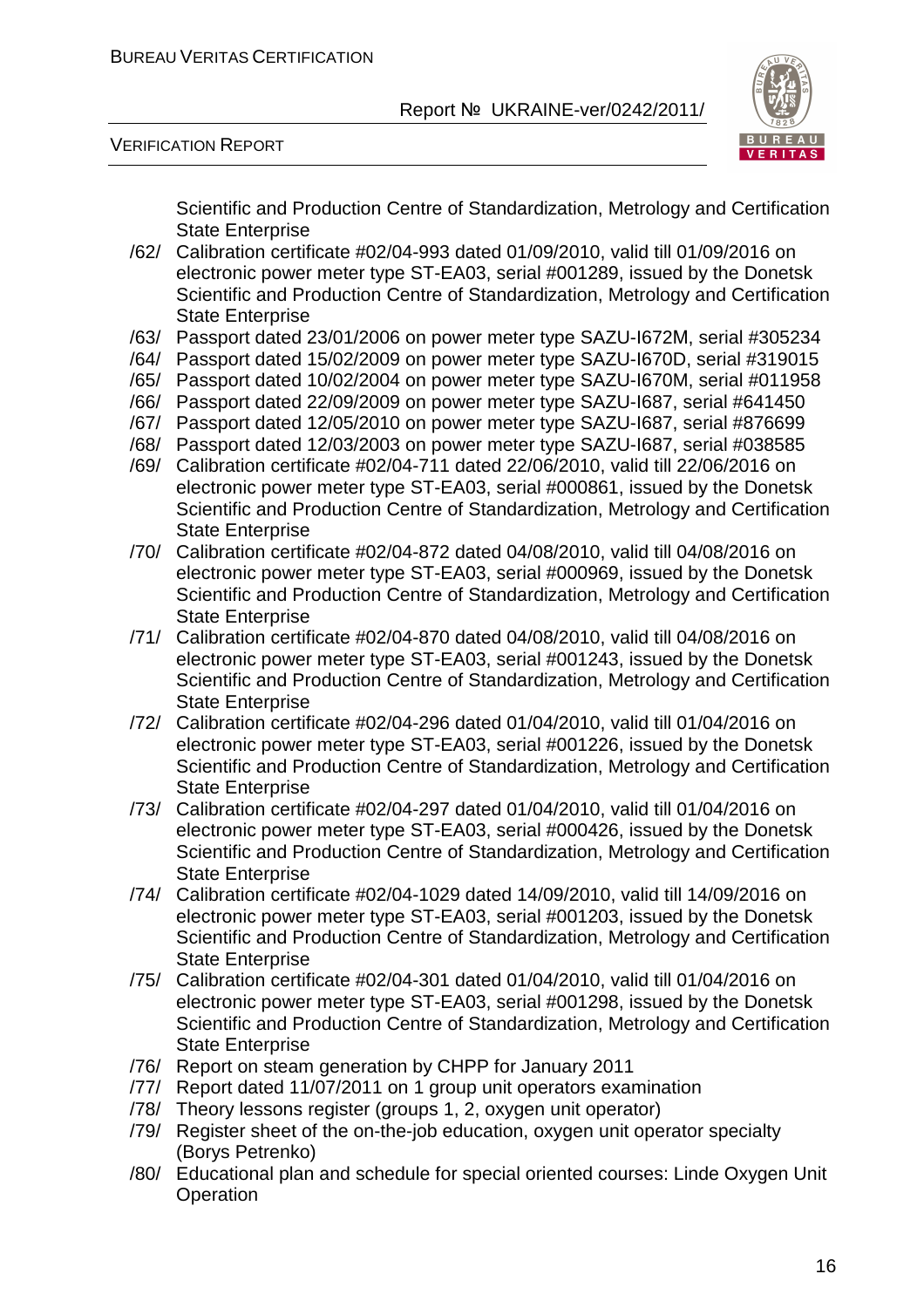

- /81/ Order #84 dated 24/07/2006
- /82/ Personnel training for BF #5 operation
- /83/ Qualification attestation schedule for blast furnace shop workers (BF #5), dated 23/11/2006
- /84/ Blast furnace shop workers list for practical study at OJSC "Kosaya Gora Iron Works"
- /85/ Professional qualities assessment of I. Khromchenko
- /86/ MS and TA shop workers list for practical study at OJSC "Kosaya Gora Iron Works", Tula city
- /87/ Schedule for practical study at OJSC "Kosaya Gora Iron Works"
- /88/ Schedule furnace shop workers list for practical study at OJSC "Kosaya Gora Iron Works"
- /89/ Executive director instructions on labour protection and safety. Seminar plan.
- /90/ Blast furnace shop workers list for practical study at OJSC "Nizhniy Tagil Iron and Steel Works"
- /91/ Off-site education and professional training for senior managers, specialists and workers
- /92/ Report on air protection for 2010, form #2-ТП (air) (annual)
- /93/ Report on air protection for III quarter of 2010, form #2-ТП (air) (for quarter)
- /94/ Report on steam generation by CHPP for July 2010
- /95/ Report on steam generation by CHPP for August 2010
- /96/ Report on steam generation by CHPP for September 2010
- /97/ Report on steam generation by CHPP for October 2010
- /98/ Report on steam generation by CHPP for November 2010
- /99/ Report on steam generation by CHPP for December 2010
- /100/ Balance sheet for March 2011 on natural gas consumption at OJSC "Enakievo Metallurgical Works"
- /101/ Balance sheet for March 2011 on blast furnace gas consumption at OJSC "Enakievo Metallurgical Works"
- /102/ Off-balance distribution of natural gas among consumers for March 2011
- /103/ Balance sheet for February 2011 on natural gas consumption at OJSC "Enakievo Metallurgical Works"
- /104/ Balance sheet for February 2011 on blast furnace gas consumption at OJSC "Enakievo Metallurgical Works"
- /105/ Off-balance distribution of natural gas among consumers for February 2011
- /106/ Balance sheet for January 2011 on natural gas consumption at OJSC "Enakievo Metallurgical Works"
- /107/ Balance sheet for January 2011 on blast furnace gas consumption at OJSC "Enakievo Metallurgical Works"
- /108/ Off-balance distribution of natural gas among consumers for January 2011
- /109/ Balance sheet for December 2010 on natural gas consumption at OJSC "Enakievo Metallurgical Works"
- /110/ Balance sheet for December 2010 on blast furnace gas consumption at OJSC "Enakievo Metallurgical Works"
- /111/ Off-balance distribution of natural gas among consumers for December 2010
- /112/ Balance sheet for November 2010 on natural gas consumption at OJSC "Enakievo Metallurgical Works"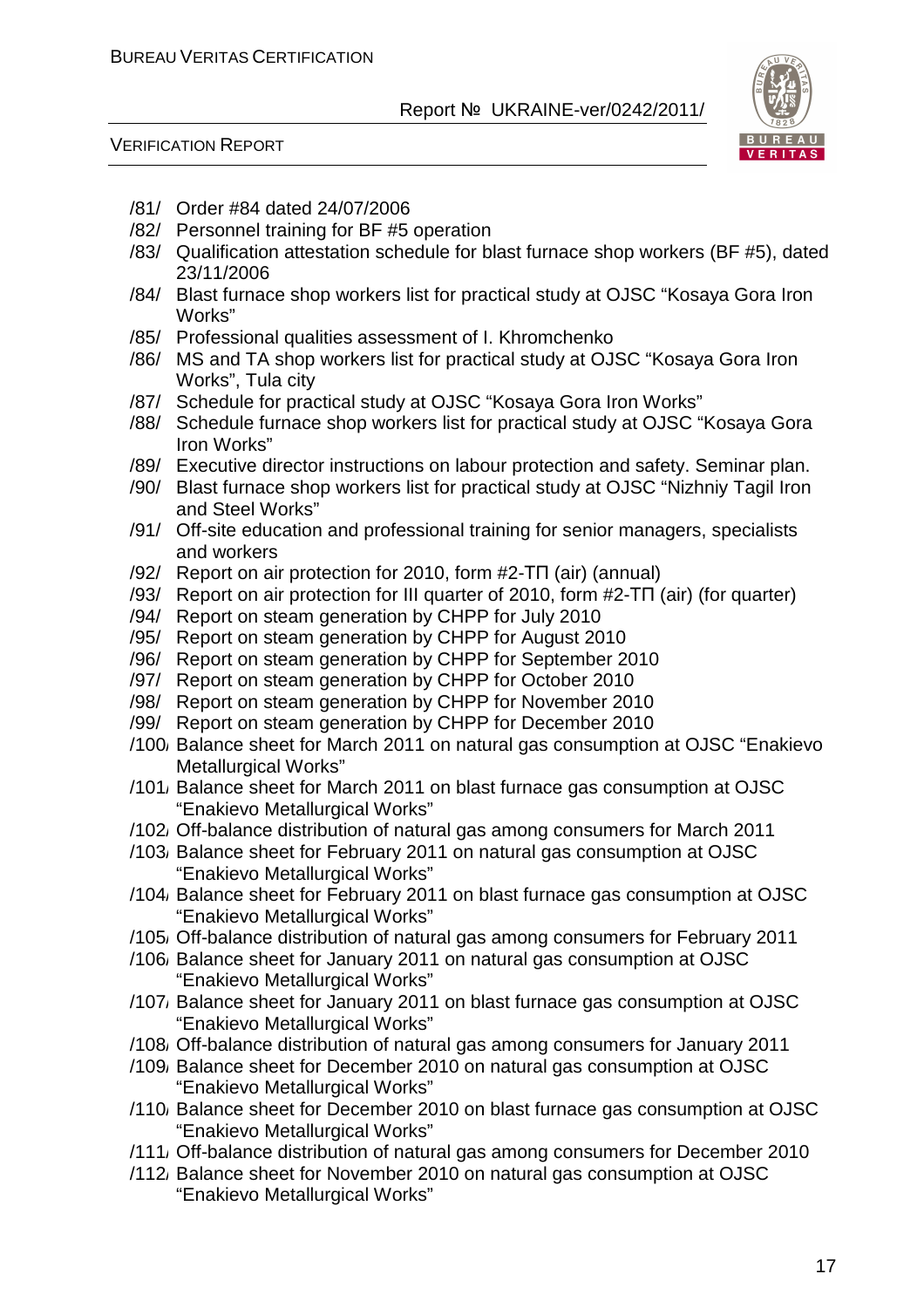

- /113/ Balance sheet for November 2010 on blast furnace gas consumption at OJSC "Enakievo Metallurgical Works"
- /114/ Off-balance distribution of natural gas among consumers for November 2010
- /115/ Balance sheet for October 2010 on natural gas consumption at OJSC "Enakievo Metallurgical Works"
- /116/ Balance sheet for October 2010 on blast furnace gas consumption at OJSC "Enakievo Metallurgical Works"
- /117/ Off-balance distribution of natural gas among consumers for October 2010
- /118/ Balance sheet for September 2010 on natural gas consumption at OJSC "Enakievo Metallurgical Works"
- /119/ Balance sheet for September 2010 on blast furnace gas consumption at OJSC "Enakievo Metallurgical Works"
- /120/ Off-balance distribution of natural gas among consumers for September 2010
- /121/ Balance sheet for August 2010 on natural gas consumption at OJSC "Enakievo Metallurgical Works"
- /122/ Balance sheet for August 2010 on blast furnace gas consumption at OJSC "Enakievo Metallurgical Works"
- /123/ Off-balance distribution of natural gas among consumers for August 2010
- /124/ Balance sheet for July 2010 on natural gas consumption at OJSC "Enakievo Metallurgical Works"
- /125/ Balance sheet for July 2010 on blast furnace gas consumption at OJSC "Enakievo Metallurgical Works"
- /126/ Off-balance distribution of natural gas among consumers for July 2010
- /127/ Logbook on classification, investigation and record keeping of emergencies and other shutdowns that led to production standstill, СТП 235-6-42-2009
- /128/ Alteration #3. Blast furnace coke. Technical specifications. ТУ У 322- 00190443-114-96. Commissioning period since 01/01/2010
- /129/ Blast furnace coke. Technical specifications. ТУ У 322-00190443-114-96. Commissioning period: 01/05/1996; valid till 01/01/2001
- /130/ Flux limestone OJSC "Dokuchayevo Flux and Dolomite Plant". Technical specifications. TY Y 14.1-00191856-005-2003. Commissioning period: 01/09/2003; valid till: to 01/09/2008
- /131/ Flux limestone OJSC "Dokuchayevo Flux and Dolomite Plant". Technical specifications. TУ У 14.1-00191856-005-2003. Alteration #1 Commissioning period since 18/02/2004
- /132/ Alteration #4. Flux limestone OJSC "Dokuchayevo Flux and Dolomite Plant". Technical specifications. TУ У 14.1-00191856-005-2003. Commissioning period since 17/09/2008
- /133/ Logbook on keeping raw materials, fuel and oils testing at acceptance records of Central Analytical Laboratory of Control Tests Department with Technical **Control**
- /134/ Methodology of measuring the mass fraction of calcium and magnesium oxides in the limestone and lime, dated 01/03/2007 (#63-01-2007). Term of validity is not fixed.
- /135/ Technical report dated 01/03/2007 on development and attestation of the methodology of measuring the mass fraction of calcium and magnesium oxides in the limestone and lime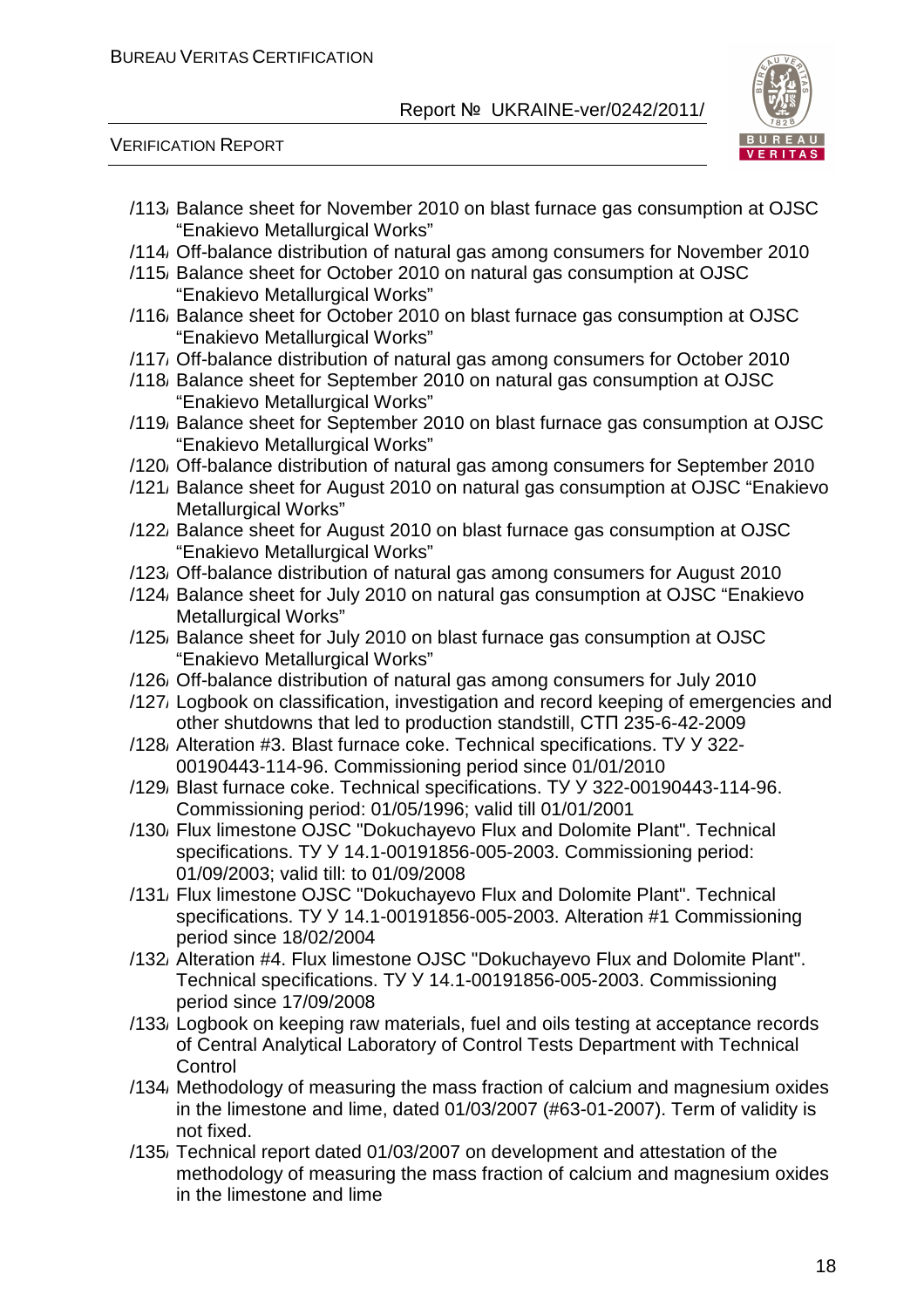

- /136/ Methodology of measuring the mass fraction of sulfur in the coke and anthracite dated 01/03/2007 (#62-01-2007). Term of validity is not fixed.
- /137/ Technical report dated 01/03/2007 on development and attestation of the methodology of measuring the mass fraction of sulfur in the coke and anthracite
- /138/ Logbook on limestone supply
- /139/ Logbook on coke supply
- /140/ Photo Scale at Central Analytical Laboratory of Control Tests Department with Technical Control, serial #512
- /141/ Examination and calibration certificate dated 22/10/2010 on weight hoppers with 5 tones lifting capacity BF4 #5, 6 of blast furnace shop
- /142/ Examination and calibration certificate dated 17/11/2010 on weight hoppers with 5 tones lifting capacity BF4 #5, 6 of blast furnace shop
- /143/ Examination and calibration certificate dated 29/10/2010 on weight hoppers #1, 2 with 5 tones lifting capacity, BF1 of blast furnace shop
- /144/ Examination and calibration certificate dated 23/09/2010 on weight hoppers with 5 tones lifting capacity BF4 #5, 6 of blast furnace shop
- /145/ Examination and calibration certificate dated 22/09/2010 on weight hoppers #1, 2 with 5 tones lifting capacity, BF1 of blast furnace shop
- /146/ Examination and calibration certificate dated 21/08/2010 on weight hoppers with 5 tones lifting capacity BF4 #5, 6 of blast furnace shop
- /147/ Examination and calibration certificate dated 20/08/2010 on weight hoppers #1, 2 with 5 tones lifting capacity, BF1 of blast furnace shop
- /148/ Examination and calibration certificate dated 16/07/2010 on weight hoppers #1, 2 with 5 tones lifting capacity, BF1 of blast furnace shop
- /149/ Examination and calibration certificate dated 21/07/2010 on weight hoppers with 5 tones lifting capacity BF4 #5, 6 of blast furnace shop
- /150/ Examination and calibration certificate dated 19/11/2010 on weight hoppers #1, 2 with 5 tones lifting capacity, BF1 of blast furnace shop
- /151/ Examination and calibration certificate dated 24/12/2010 on weight hoppers with 5 tones lifting capacity BF4 #5, 6 of blast furnace shop
- /152/ Examination and calibration certificate dated 28/02/2011 on weight hoppers with 5 tones lifting capacity BF4 #5, 6 of blast furnace shop
- /153/ Examination and calibration certificate dated 25/02/2011 on weight hoppers #1, 2 with 5 tones lifting capacity, BF1 of blast furnace shop
- /154/ Examination and calibration certificate dated 31/01/2011 on weight hoppers with 5 tones lifting capacity BF4 #5, 6 of blast furnace shop
- /155/ Examination and calibration certificate dated 24/01/2011 on weight hoppers #1, 2 with 5 tones lifting capacity, BF1 of blast furnace shop
- /156/ Examination and calibration certificate dated 10/03/2011 on weight hoppers #1, 2 with 5 tones lifting capacity, BF1 of blast furnace shop
- /157/ Examination and calibration certificate dated 14/03/2011 on weight hoppers with 5 tones lifting capacity BF4 #5, 6 of blast furnace shop
- /158/ Calibration certificate dated 01/02/2011 on track scales #6 with 40 tones lifting capacity BF4 at blast furnace shop
- /159/ Calibration certificate dated 24/01/2011 on electric track scales #4 with 40 tones lifting capacity BF1 at blast furnace shop
- /160/ Calibration certificate dated 11/02/2011 on track scales #1 with 40 tones lifting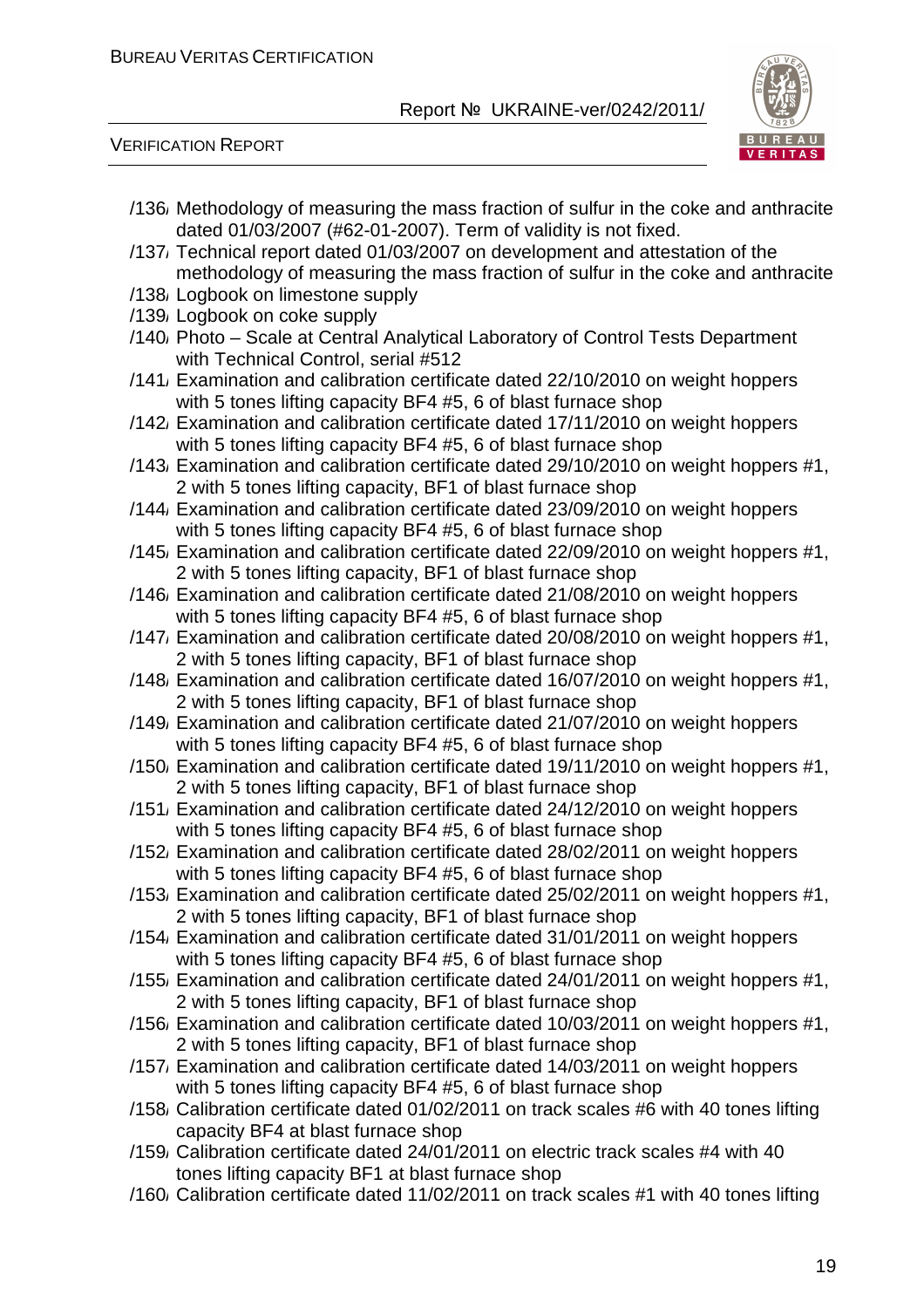

VERIFICATION REPORT

capacity BF1 at blast furnace shop

- /161/ Calibration certificate dated 01/04/2011 on track scales #6 with 40 tones lifting capacity BF4 at blast furnace shop
- /162/ Calibration certificate dated 21/07/2010 on track scales #1 with 40 tones lifting capacity BF1 at blast furnace shop
- /163/ Calibration certificate dated 02/07/2010 on track scales #1 with 40 tones lifting capacity BF1 at blast furnace shop
- /164/ Calibration certificate dated 06/09/2010 on track scales #1 with 40 tones lifting capacity BF1 at blast furnace shop
- /165/ Calibration certificate dated 22/09/2010 on track scales #4 with 40 tones lifting capacity BF1 at blast furnace shop
- /166/ Calibration certificate dated 11/10/2010 on track scales #2 with 40 tones lifting capacity BF4 at blast furnace shop
- /167/ Calibration certificate dated 28/10/2010 on track scales #6 with 40 tones lifting capacity BF4 at blast furnace shop
- /168/ Calibration certificate dated 09/08/2010 on track scales #2 with 40 tones lifting capacity BF4 at blast furnace shop
- /169/ Calibration certificate dated 19/08/2010 on track scales #6 with 40 tones lifting capacity BF4 at blast furnace shop
- /170/ Operation manual. АЧВА.400446.005 РЭ. Strain-gauge balance track scales of ErMak ВВ
- /171/ Passport on weighting machine KI7426, coke scales KI7426-03
- /172/ Calibration certificate dated 05/07/2010 on coke scales KI7426-03 BF#5
- /173/ Calibration certificate dated 06/07/2010 on bunker scales KI7426-07 BF#5
- /174/ Passport on weighting machine KI7426, bunker scales KI7426-07
- /175/ Technical report for July 2010
- /176/ Technical report for August 2010
- /177/ Technical report for September 2010
- /178/ Technical report for October 2010
- /179/ Technical report for November 2010
- /180/ Technical report for December 2010
- /181/ Technical report for 2010
- /182/ Technical report for March 2011
- /183/ Operation manual on weighting machine KI7426, coke scales KI7426-03
- /184/ Operation documentation on weighting machine KI7426, coke scales KI7426- 03
- /185/ Passport 4У2.796.І47ПС on weighting machine, electric track scales VU-EVV
- /186/ Calibration schedule on electric track scales 115EVV-40, weight hopper 96B5 at blast furnace shop for 2011
- /187/ Calibration schedule dated 08/01/2010 on weighting equipment at BF #5
- /188/ Logbook on scales testing, Domenna Station, started 24/01/2011
- /189/ Logbook on test weighting of liquid pig iron and tare, Domenna Station, started 24/01/2011
- /190/ Logbook on natural gas consumption by furnace, blast furnace shop, BF #1 (passport on Disk-250M, #4162, Metran-100DD, #442666)
- /191/ Logbook on natural gas consumption by CHPP, boiler house (passport on Metran, #171585, Disk-250, #50777)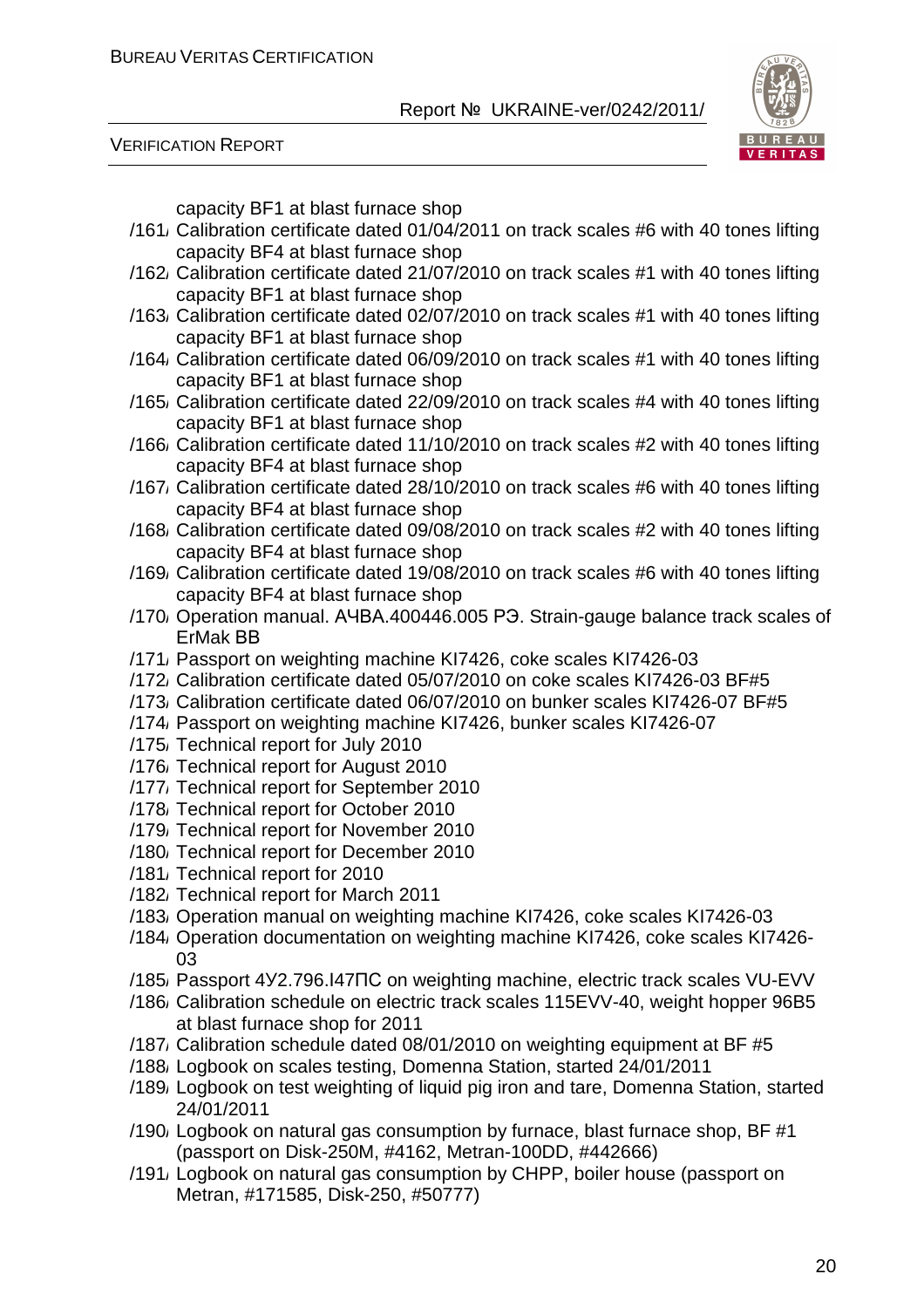

| /192/ Logbook on natural gas consumption by furnace, blast furnace shop, BF #5                                                         |
|----------------------------------------------------------------------------------------------------------------------------------------|
| (passport on Metran-150CD2, #463786)<br>/193, Logbook on steam consumption by CHPP, turbine TVD #5 (passport on                        |
| Metran-100DD, #325655)                                                                                                                 |
| /194/ Logbook on jet (superheated) steam consumption by turbine TVD-3 CHPP                                                             |
| (passport on Metran, #171738, Disk-250 #24018)                                                                                         |
| /195/ Logbook on natural gas consumption by furnace, blast furnace shop, BF #4<br>(passport on Disk-250M #5296, Metran-100DD, #482429) |
| /196/ Logbook on superheated steam consumption by turbine TVD-1 CHPP<br>(passport on Metran, #61752, Disk-250, #88669)                 |
| /197, Logbook on steam consumption by turbine TVD-2 CHPP (passport on DM,<br>#16729, KSD-3, #240592)                                   |
| /198/ Logbook on steam consumption by turbine TVD-4 CHPP (passport on Disk-<br>250M, #4152, Metran-100CD, #342311)                     |
| /199, Logbook on steam consumption by steam ejector unit CHPP, turbine shop                                                            |
| (passport on Metran, #418278, RMT-49D/Z, #1960359)<br>/200/ Logbook on reduced steam consumption by ROU #5 CHPP (passport on DM,       |
| #1060581, KSD-3, #288132)<br>/201/ Logbook on natural gas consumption, CHPP, boiler house (passport on                                 |
| Metran-100DD, #162518, Disk-250M, #5292)                                                                                               |
| /202 Logbook on superheated steam consumption, CHPP, boiler #5 (passport on<br>Disk-250M, #4175, Metran-100DD, #443037)                |
| /203/ Logbook on superheated steam consumption, CHPP, boiler #7 (passport on<br>RMT-59, #303-0593, Metran-150CD, #814233)              |
| /204/ Logbook on superheated steam consumption, CHPP, boiler #4 (passport on<br>Disk-250, #49851, Metran, #171744)                     |
| /205/ Logbook on steam consumption by boiler #4 CHPP (passport on DM, #13988,<br>KSD-3, #202624)                                       |
| /206/ Logbook on superheated steam consumption, CHPP, boiler #5 (passport on<br>DM, #33907, KSD-3, #202288)                            |
| /207/ Logbook on superheated steam consumption, CHPP, boiler #1 (passport on<br>Disk-250, #65083, Metran, #233543)                     |
| /208/ Logbook on superheated steam consumption, CHPP, boiler #2 (passport on<br>DM, #14290, KSD-3, #360983)                            |
| /209/ Logbook on superheated steam consumption, CHPP, boiler #2 (passport on<br>DM, #93435, KSD-3, #193582)                            |
| /210, Logbook on superheated steam consumption, CHPP, boiler #1 (passport on<br>Disk-250, #91186, MV-3095, #8119744)                   |
| /211, Annex 3 to the Monitoring Report #3, 01/07/2010-31/03/2011                                                                       |
| /212 Balance logbook on natural gas consumption, started in November 2009                                                              |
| /213, Balance logbook on oxygen generation                                                                                             |
| /214, Logbook on air generation at oxygen shop                                                                                         |
| /215/ Logbook on TVD-1-5 operation, CHPP, started 01/01/2011                                                                           |
| /216/ Logbook on steam and water consumption, CHPP, boilers 1-7                                                                        |
| /217, Photo – Natural gas flow meter (furnace), serial #331-B                                                                          |
| /218, Photo – Natural gas flow meter, serial #226-A                                                                                    |
| /219, Photo – Natural gas flow meter (furnace), serial #242-A                                                                          |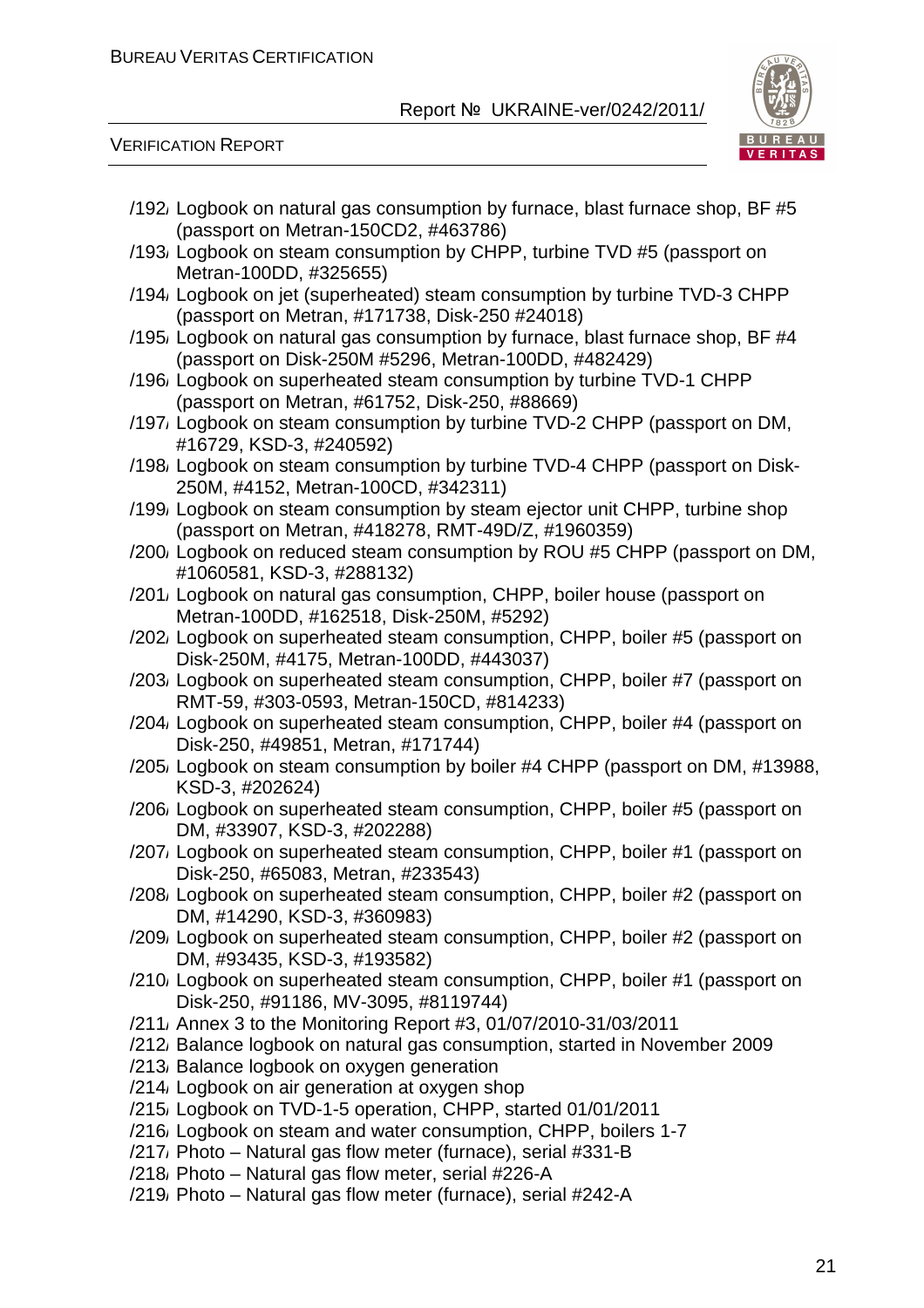

- /220/ Photo Natural gas flow meter (boiler), serial #233-A
- /221/ Photo Natural gas flow meter, serial #364-B
- /222/ Photo Electric recording system of the main technological parameters
- /223/ Passport on natural gas physical and chemical parameters for March 2011
- /224/ Passport on natural gas physical and chemical parameters for February 2011
- /225/ Passport on natural gas physical and chemical parameters for January 2011
- /226/ Passport on natural gas physical and chemical parameters for December 2010
- /227/ Passport on natural gas physical and chemical parameters for November 2010
- /228/ Passport on natural gas physical and chemical parameters for October 2010
- /229/ Passport on natural gas physical and chemical parameters for September 2010 /230/ Passport on natural gas physical and chemical parameters for August 2010
- /231/ Passport on natural gas physical and chemical parameters for July 2010
- /232/ Photo Power meter type TsE6805В, serial #9526138
- /233/ Photo Power meter type TsE6811, serial #9418312
- /234/ Photo Power meter type Delta 8010-01, serial #00579
- /235/ Calibration certificate #02/04-1067, valid till 22/09/2014, on power meter type TsE6811, serial #9418312
- /236/ Calibration certificate #02/04-573, valid till 27/11/2012, on power meter type TsE6805В, serial #9526138
- /237/ Calibration certificate #02/04-573, valid till 27/11/2012, on power meter type Delta 8010-01, serial #00579
- /238/ Flow meter type KSD-3, serial #288132
- /239/ Pressure meter Type Metran 150 SD, serial #463786
- /240/ Flow meter type Disk 250, serial #50777
- /241/ Flow meter type Disk 250, serial #5292
- /242/ Pressure meter Type Metran 100 DD, serial #325655
- /243/ Pressure meter Type Metran 100 DD, serial #443037
- /244/ Flow meter type KSD-3, serial #193582
- /245/ Flow meter type Disk 250, serial #4175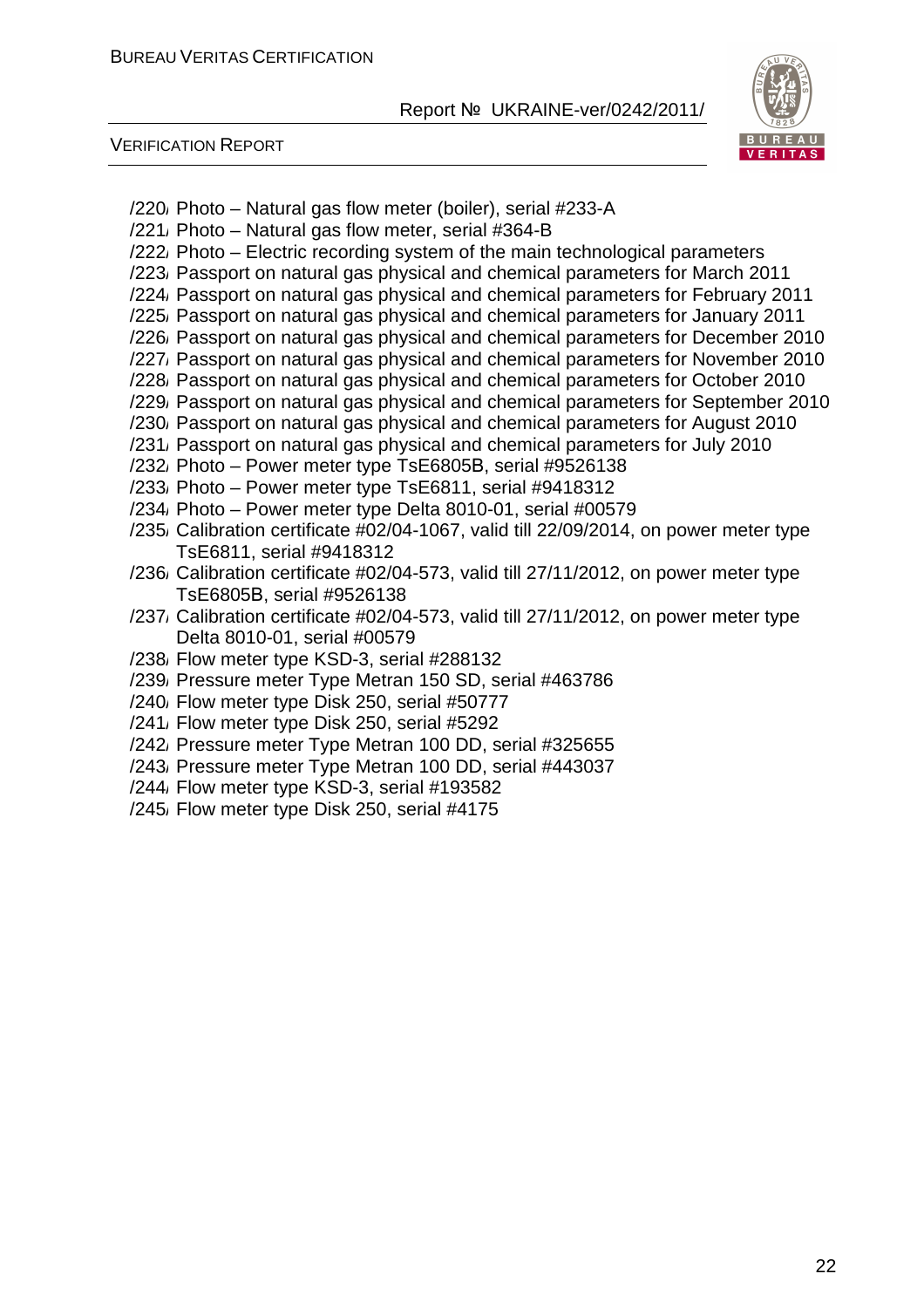

VERIFICATION REPORT

#### **Persons interviewed:**

List persons interviewed during the verification or persons that contributed with other information that are not included in the documents listed above.

- /1/ Karavaschenko Denis Head of administration of Energy Saving Technologies.
- /2/ Klimash Andriy acting head of electro technical laboratory.
- /3/ Sharandin Mykolay head of workshop of measuring system and thermal automatics.
- /4/ Storozhenko Sergiy head of central shop laboratory of metrology main metrologist of EMW.
- /5/ Zaika Volodymyr head of networks and substations shop.
- /6/ Kondratiev Yuriy deputy head of blast-furnace shop for electrical equipment.
- /7/ Podoynikova Maryna acting deputy head of administration of Energy Saving Technologies.
- /8/ Muradian Ivan leading engineer of energy saving, DSP TOV Metinvest Holding.
- /9/ Skarshevskiy Viktor deputy head of energy programs, TOV Metinvest Holding.
- /10/ Peter van Eijndhoven vice president ING Bank.
- /11/ Groza Yevgen director, Ukraine, Green Stream.
- /12/ Kozheshkurt Oleksandr head of department of environmental protection.
- /13/ Shatalova Svitlana deputy head of department of environmental protection.
- /14/ Morozov Igor head of the laboratory of TU standardization.
- /15/ Ilyasov Gadgy head of department of control test.
- /16/ Bogachova Nataliia acting head of group of crude fuels and oils.
- /17/ Kistina Valentina acting deputy head of CMD head of CAL.
- /18/ Chernogorov Volodymyr head of oxygen shop.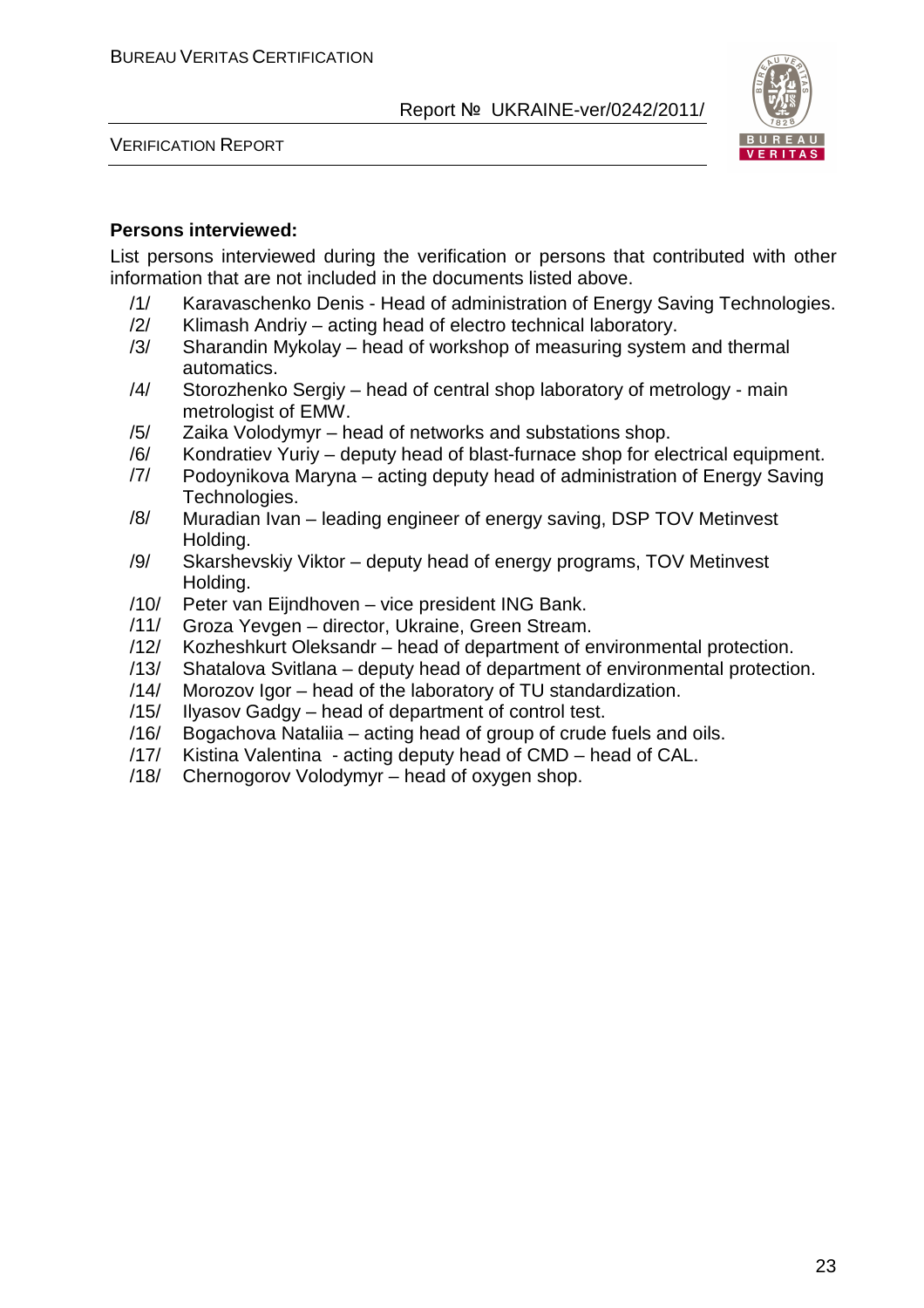

#### VERIFICATION REPORT

#### **BUREAU VERITAS CERTIFICATION HOLDING SAS**

#### **ANNEX А. VERIFICATION PROTOCOL**

#### **Check list for verification, according to the JOINT IMPLEMENTATION DETERMINATION AND VERIFICATION MANUAL (Version 01)**

| <b>DVM</b>           | <b>Check Item</b>                                                                                                                                                                                                                                                                       | <b>Initial finding</b>                                                                                                                                                                                                                                                                                                                                                                                                       | <b>Draft</b>      | <b>Final</b>      |
|----------------------|-----------------------------------------------------------------------------------------------------------------------------------------------------------------------------------------------------------------------------------------------------------------------------------------|------------------------------------------------------------------------------------------------------------------------------------------------------------------------------------------------------------------------------------------------------------------------------------------------------------------------------------------------------------------------------------------------------------------------------|-------------------|-------------------|
| <b>Paragrap</b><br>h |                                                                                                                                                                                                                                                                                         |                                                                                                                                                                                                                                                                                                                                                                                                                              | <b>Conclusion</b> | <b>Conclusion</b> |
|                      | <b>Project approvals by Parties involved</b>                                                                                                                                                                                                                                            |                                                                                                                                                                                                                                                                                                                                                                                                                              |                   |                   |
| 90                   | Has the DFPs of at least one Party<br>involved, other than the host Party, issued<br>a written project approval when submitting<br>the first verification report to the secretariat<br>publication in accordance<br>with<br>for<br>paragraph 38 of the JI guidelines, at the<br>latest? | At the time of the first verification report, there were no  <br>facts to confirm approval of the project stakeholders.<br>At the time of the third verification written approval of all<br>project stakeholders have been provided.                                                                                                                                                                                         | OK.               | <b>OK</b>         |
| 91                   | Are all the written project approvals by<br>Parties involved unconditional?                                                                                                                                                                                                             | written<br>All<br>of<br>the<br>approval<br>project<br>parties<br>is<br>indisputable.                                                                                                                                                                                                                                                                                                                                         | <b>OK</b>         | OK                |
|                      | <b>Project implementation</b>                                                                                                                                                                                                                                                           |                                                                                                                                                                                                                                                                                                                                                                                                                              |                   |                   |
| 92                   | Has the project been implemented in<br>accordance with the PDD regarding which<br>the determination has been deemed final<br>and is so listed on the UNFCCC JI<br>website?                                                                                                              | The project is implemented according to the PDD, with  <br>respect to which the determination was considered<br>final, and included in the list presented at the UNFCCC<br>JI unit.<br>CAR 1. Please provide implementation schedule and<br>description of the measures implemented in 2010 only.<br>It is not necessary to describe project completely if<br>some of its parts were implemented after monitoring<br>period. | CAR <sub>1</sub>  | OK                |
| 93                   | What is the status of operation of the<br>project during the monitoring period?                                                                                                                                                                                                         | According to the PDD, version 2.21, and<br>documentation, verified during the verification, the<br>commissioning of the reconstructed blast furnace #3 is<br>expected in late 2010. At the time of site visits blast<br>furnace #3 is in working order. State reconstruction                                                                                                                                                 | CL <sub>1</sub>   | OK                |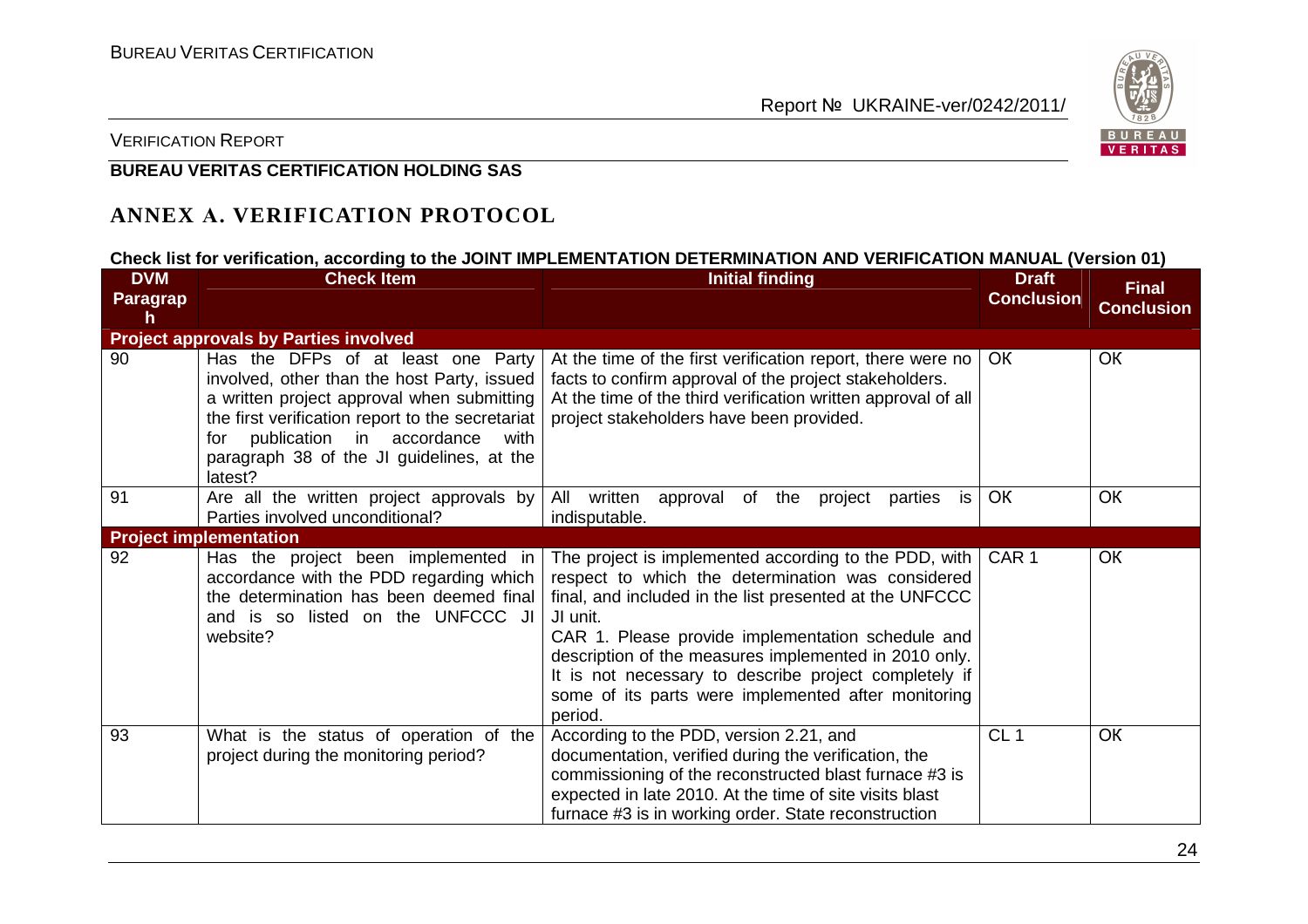

| <b>DVM</b>                      | <b>Check Item</b>                                                                                                                                                                                                                                                                                                                                                    | <b>Initial finding</b>                                                                                                                                                                                                                                                                                                                                                                                                                                                | <b>Draft</b>      | <b>Final</b>      |
|---------------------------------|----------------------------------------------------------------------------------------------------------------------------------------------------------------------------------------------------------------------------------------------------------------------------------------------------------------------------------------------------------------------|-----------------------------------------------------------------------------------------------------------------------------------------------------------------------------------------------------------------------------------------------------------------------------------------------------------------------------------------------------------------------------------------------------------------------------------------------------------------------|-------------------|-------------------|
| <b>Paragrap</b><br>$\mathsf{h}$ |                                                                                                                                                                                                                                                                                                                                                                      |                                                                                                                                                                                                                                                                                                                                                                                                                                                                       | <b>Conclusion</b> | <b>Conclusion</b> |
|                                 |                                                                                                                                                                                                                                                                                                                                                                      | given blast furnace number 3 in the latest version of<br>monitoring report #3 from 19.05.2011. And presented<br>in this report.<br>CL 1. According to PDD version 2.21 as well as to<br>documentation checked during verification putting into<br>operation of blast furnace #3 was expected at the end<br>of 2010. Please explain when it is planned to finish the<br>reconstruction of BF #3.                                                                       |                   |                   |
|                                 | <b>Compliance with monitoring plan</b>                                                                                                                                                                                                                                                                                                                               |                                                                                                                                                                                                                                                                                                                                                                                                                                                                       |                   |                   |
| 94                              | Did the monitoring occur in accordance<br>with the monitoring plan included in the<br>PDD regarding which the determination<br>has been deemed final and is so listed on<br>the UNFCCC JI website?                                                                                                                                                                   | Yes, the monitoring occurred in accordance with the<br>monitoring plan included in the PDD regarding which<br>the determination has been deemed final and is so<br>listed on the UNFCCC JI website.                                                                                                                                                                                                                                                                   | <b>OK</b>         | ОК                |
| 95(a)                           | For calculating the emission reductions or<br>enhancements of net removals, were key<br>factors, e.g. those listed in 23 (b) (i)-(vii)<br>above, influencing the baseline emissions<br>or net removals and the activity level of the<br>project and the emissions or removals as<br>well as risks associated with the project<br>taken into account, as appropriate? | Yes, for calculating the emission reductions or<br>enhancements of net removals, key factors, e.g. those<br>listed in 23 (b) (i)-(vii) above, influencing the baseline<br>emissions or net removals and the activity level of the<br>project and the emissions or removals as well as risks<br>associated with the project were taken into account, as<br>appropriate<br>CAR 2. Please double check Excel file because some<br>data mentioned in it is not in English | CAR <sub>2</sub>  | OК                |
| 95(b)                           | Are data sources used for calculating<br>emission reductions or enhancements of<br>net removals clearly identified, reliable and<br>transparent?                                                                                                                                                                                                                     | Sources of data used to calculate emission reductions<br>or increase net absorption, clearly defined, are reliable<br>and transparent.                                                                                                                                                                                                                                                                                                                                | <b>OK</b>         | OК                |
| 95(c)                           | Are emission factors, including default<br>emission factors, if used for calculating the<br>emission reductions or enhancements of                                                                                                                                                                                                                                   | Yes, emission factors, including default emission<br>factors, used for calculating the emission reductions or<br>enhancements of net removals, were selected by                                                                                                                                                                                                                                                                                                       | <b>OK</b>         | OК                |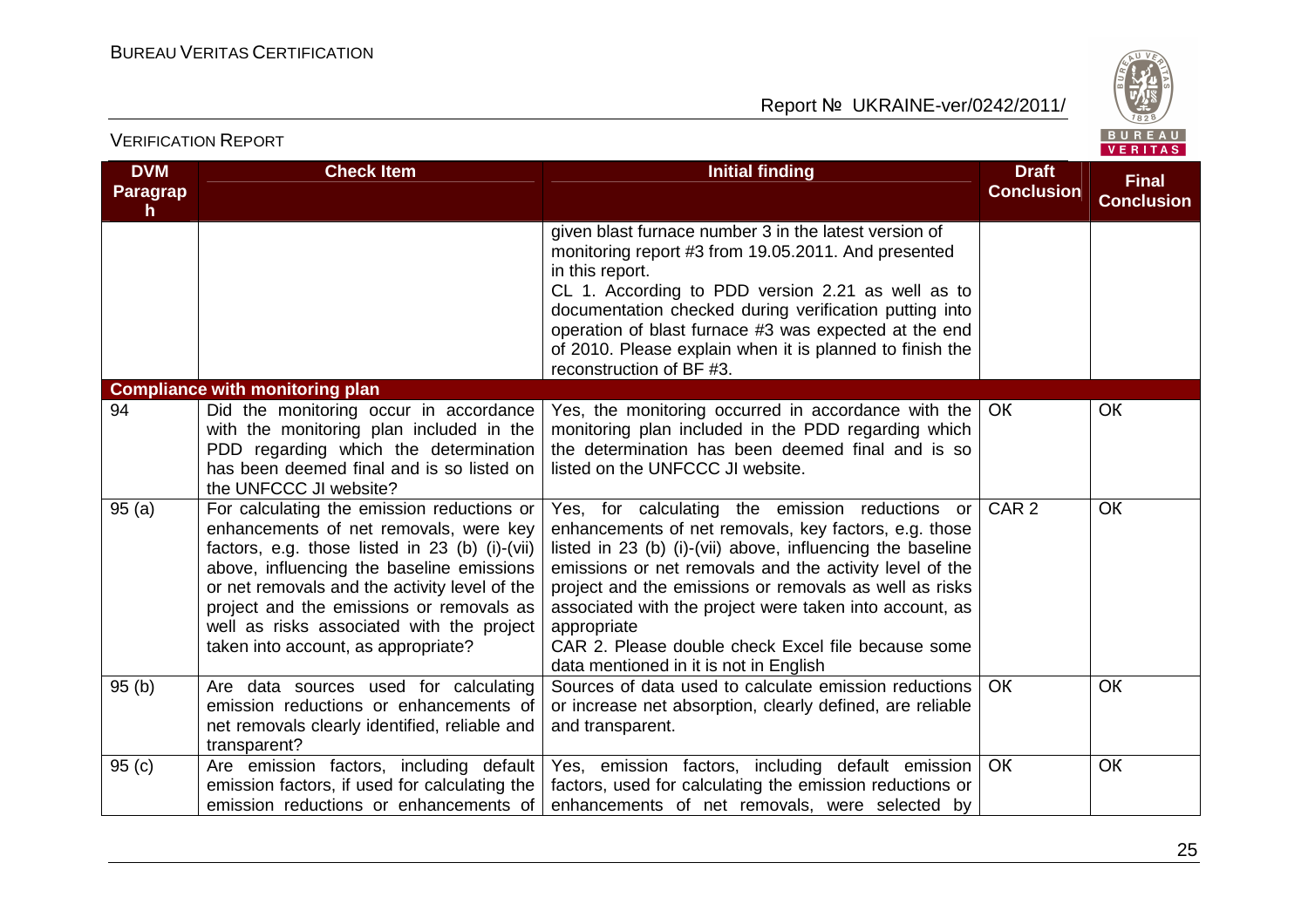

| <b>DVM</b>    | <b>Check Item</b>                                                                                                                                                                                                                                                                                                                                                                                                                      | Initial finding                                                                                                                                                                                     | <b>Draft</b>      | <b>Final</b>      |
|---------------|----------------------------------------------------------------------------------------------------------------------------------------------------------------------------------------------------------------------------------------------------------------------------------------------------------------------------------------------------------------------------------------------------------------------------------------|-----------------------------------------------------------------------------------------------------------------------------------------------------------------------------------------------------|-------------------|-------------------|
| Paragrap<br>h |                                                                                                                                                                                                                                                                                                                                                                                                                                        |                                                                                                                                                                                                     | <b>Conclusion</b> | <b>Conclusion</b> |
|               | net removals, selected by carefully<br>balancing accuracy and reasonableness,<br>and appropriately justified of the choice?                                                                                                                                                                                                                                                                                                            | carefully balancing accuracy and reasonableness, and<br>appropriately justified of the choice                                                                                                       |                   |                   |
| 95(d)         | Is the calculation of emission reductions or<br>enhancements of net removals based on<br>conservative assumptions and the most<br>plausible scenarios in a transparent<br>manner?                                                                                                                                                                                                                                                      | Yes, the calculation of emission<br>reductions<br><b>or</b><br>enhancements of net removals are based<br>on<br>conservative assumptions and the most plausible<br>scenarios in a transparent manner | <b>OK</b>         | OK                |
|               | Applicable to JI SSC projects only                                                                                                                                                                                                                                                                                                                                                                                                     |                                                                                                                                                                                                     |                   |                   |
| 96<br>97(a)   | Is the relevant threshold to be classified as<br>JI SSC project not exceeded during the<br>monitoring period on an annual average<br>basis?<br>If the threshold is exceeded, is the<br>emission<br>reduction<br>level<br>maximum<br>estimated in the PDD for the JI SSC<br>project or the bundle for the monitoring<br>period determined?<br>Applicable to bundled JI SSC projects only<br>Has the composition of the bundle not $N/a$ | N/a                                                                                                                                                                                                 | N/a<br>N/a        | N/a<br>N/a        |
|               | changed from that is stated in F-JI-<br><b>SSCBUNDLE?</b>                                                                                                                                                                                                                                                                                                                                                                              |                                                                                                                                                                                                     |                   |                   |
| 97(b)         | If the determination was conducted on the<br>basis of an overall monitoring plan, have<br>the project participants submitted a<br>common monitoring report?                                                                                                                                                                                                                                                                            | N/a                                                                                                                                                                                                 | N/a               | N/a               |
| 98            | If the monitoring is based on a monitoring<br>plan that provides for overlapping<br>monitoring periods, are the monitoring<br>periods per component of the project                                                                                                                                                                                                                                                                     | N/a                                                                                                                                                                                                 | N/a               | N/a               |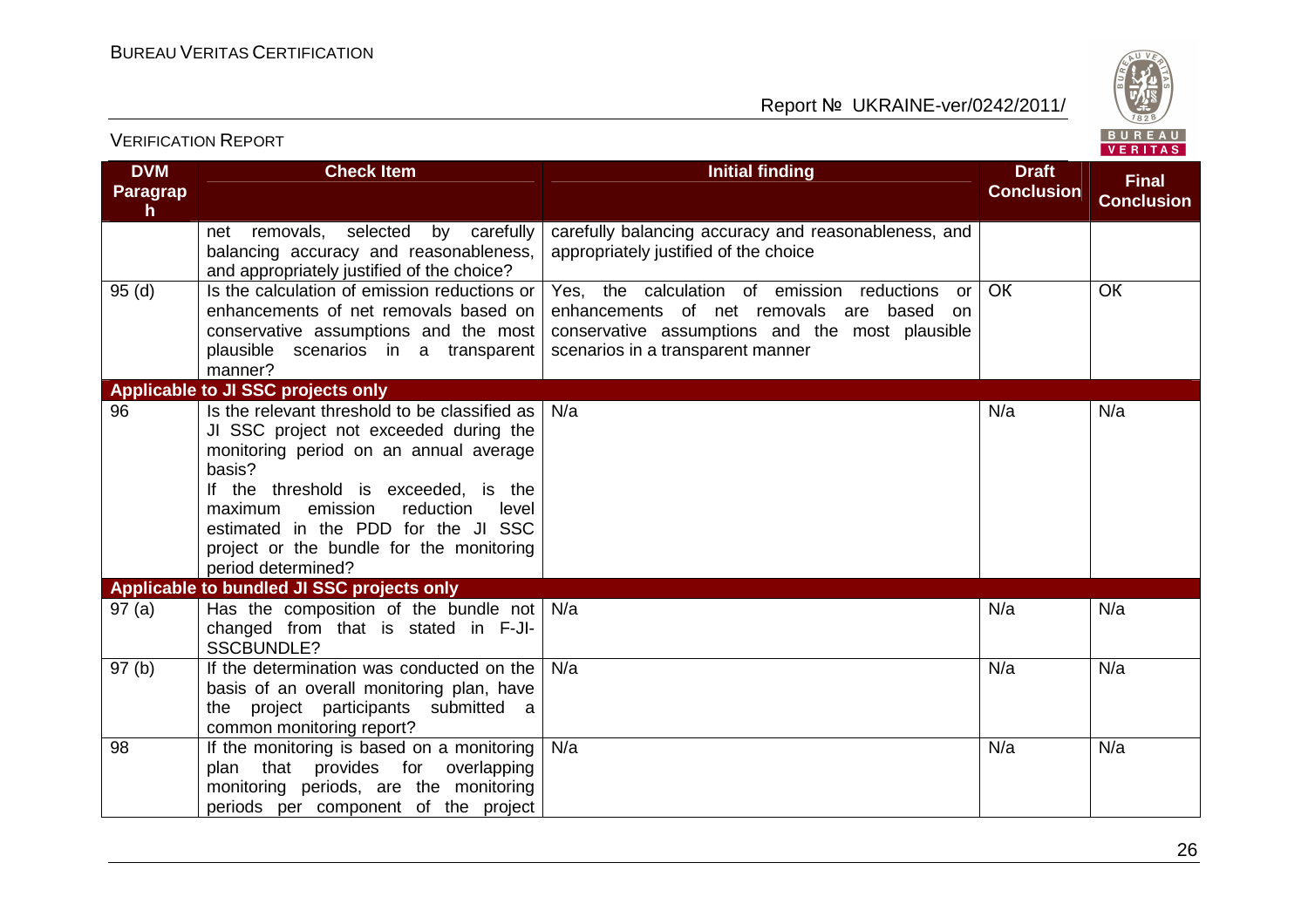

| <b>DVM</b><br><b>Check Item</b><br><b>Initial finding</b><br><b>Draft</b><br><b>Final</b><br><b>Conclusion</b><br><b>Paragrap</b><br><b>Conclusion</b><br>h<br>clearly specified in the monitoring report?<br>Do the monitoring periods not overlap with<br>those for which verifications were already<br>deemed final in the past?<br><b>Revision of monitoring plan</b><br>Applicable only if monitoring plan is revised by project participant<br>Did the project participants provide an $N/a$<br>99(a)<br>N/a<br>N/a<br>appropriate justification for the proposed<br>revision?<br>99(b)<br>Does the proposed revision improve the<br>N/a<br>N/a<br>N/a<br>accuracy and/or applicability of information<br>collected compared to the original<br>without<br>monitoring<br>plan<br>changing<br>conformity with the relevant rules and<br>regulations for the establishment of<br>monitoring plans?<br>Data management<br>101(a)<br>Yes, the implementation of data collection procedures<br><b>OK</b><br>OK<br>Is the implementation of data collection<br>is in accordance with the monitoring plan, including the<br>procedures in accordance with the<br>monitoring plan, including the quality<br>quality control and quality assurance procedures<br>control and quality assurance procedures?<br>Is the function of the monitoring equipment,<br>The functions of monitoring equipment, including<br>CAR <sub>3</sub><br><b>OK</b><br>101(b)<br>calibration status, are serviceable and in order.<br>including its calibration status, is in order?<br>CAR 3. Please mention in the MR in Annex 3<br>particularly next calibration date for the monitoring<br>equipment.<br>OK<br>101(c)<br>Are the evidence and records used for the<br>Yes, the evidence and records used for the monitoring<br>OK<br>are maintained in a traceable manner<br>monitoring maintained in a traceable<br>manner?<br>CAR <sub>4</sub><br>OK<br>$101$ (d)<br>Is the data collection and management   Yes, the data collection and management system for | <b>VERIFICATION REPORT</b> |  | BUREAU<br>VERITAS |
|------------------------------------------------------------------------------------------------------------------------------------------------------------------------------------------------------------------------------------------------------------------------------------------------------------------------------------------------------------------------------------------------------------------------------------------------------------------------------------------------------------------------------------------------------------------------------------------------------------------------------------------------------------------------------------------------------------------------------------------------------------------------------------------------------------------------------------------------------------------------------------------------------------------------------------------------------------------------------------------------------------------------------------------------------------------------------------------------------------------------------------------------------------------------------------------------------------------------------------------------------------------------------------------------------------------------------------------------------------------------------------------------------------------------------------------------------------------------------------------------------------------------------------------------------------------------------------------------------------------------------------------------------------------------------------------------------------------------------------------------------------------------------------------------------------------------------------------------------------------------------------------------------------------------------------------------------------------------------------------------------------------------------------------------|----------------------------|--|-------------------|
|                                                                                                                                                                                                                                                                                                                                                                                                                                                                                                                                                                                                                                                                                                                                                                                                                                                                                                                                                                                                                                                                                                                                                                                                                                                                                                                                                                                                                                                                                                                                                                                                                                                                                                                                                                                                                                                                                                                                                                                                                                                |                            |  |                   |
|                                                                                                                                                                                                                                                                                                                                                                                                                                                                                                                                                                                                                                                                                                                                                                                                                                                                                                                                                                                                                                                                                                                                                                                                                                                                                                                                                                                                                                                                                                                                                                                                                                                                                                                                                                                                                                                                                                                                                                                                                                                |                            |  |                   |
|                                                                                                                                                                                                                                                                                                                                                                                                                                                                                                                                                                                                                                                                                                                                                                                                                                                                                                                                                                                                                                                                                                                                                                                                                                                                                                                                                                                                                                                                                                                                                                                                                                                                                                                                                                                                                                                                                                                                                                                                                                                |                            |  |                   |
|                                                                                                                                                                                                                                                                                                                                                                                                                                                                                                                                                                                                                                                                                                                                                                                                                                                                                                                                                                                                                                                                                                                                                                                                                                                                                                                                                                                                                                                                                                                                                                                                                                                                                                                                                                                                                                                                                                                                                                                                                                                |                            |  |                   |
|                                                                                                                                                                                                                                                                                                                                                                                                                                                                                                                                                                                                                                                                                                                                                                                                                                                                                                                                                                                                                                                                                                                                                                                                                                                                                                                                                                                                                                                                                                                                                                                                                                                                                                                                                                                                                                                                                                                                                                                                                                                |                            |  |                   |
|                                                                                                                                                                                                                                                                                                                                                                                                                                                                                                                                                                                                                                                                                                                                                                                                                                                                                                                                                                                                                                                                                                                                                                                                                                                                                                                                                                                                                                                                                                                                                                                                                                                                                                                                                                                                                                                                                                                                                                                                                                                |                            |  |                   |
|                                                                                                                                                                                                                                                                                                                                                                                                                                                                                                                                                                                                                                                                                                                                                                                                                                                                                                                                                                                                                                                                                                                                                                                                                                                                                                                                                                                                                                                                                                                                                                                                                                                                                                                                                                                                                                                                                                                                                                                                                                                |                            |  |                   |
|                                                                                                                                                                                                                                                                                                                                                                                                                                                                                                                                                                                                                                                                                                                                                                                                                                                                                                                                                                                                                                                                                                                                                                                                                                                                                                                                                                                                                                                                                                                                                                                                                                                                                                                                                                                                                                                                                                                                                                                                                                                |                            |  |                   |
|                                                                                                                                                                                                                                                                                                                                                                                                                                                                                                                                                                                                                                                                                                                                                                                                                                                                                                                                                                                                                                                                                                                                                                                                                                                                                                                                                                                                                                                                                                                                                                                                                                                                                                                                                                                                                                                                                                                                                                                                                                                |                            |  |                   |
|                                                                                                                                                                                                                                                                                                                                                                                                                                                                                                                                                                                                                                                                                                                                                                                                                                                                                                                                                                                                                                                                                                                                                                                                                                                                                                                                                                                                                                                                                                                                                                                                                                                                                                                                                                                                                                                                                                                                                                                                                                                |                            |  |                   |
|                                                                                                                                                                                                                                                                                                                                                                                                                                                                                                                                                                                                                                                                                                                                                                                                                                                                                                                                                                                                                                                                                                                                                                                                                                                                                                                                                                                                                                                                                                                                                                                                                                                                                                                                                                                                                                                                                                                                                                                                                                                |                            |  |                   |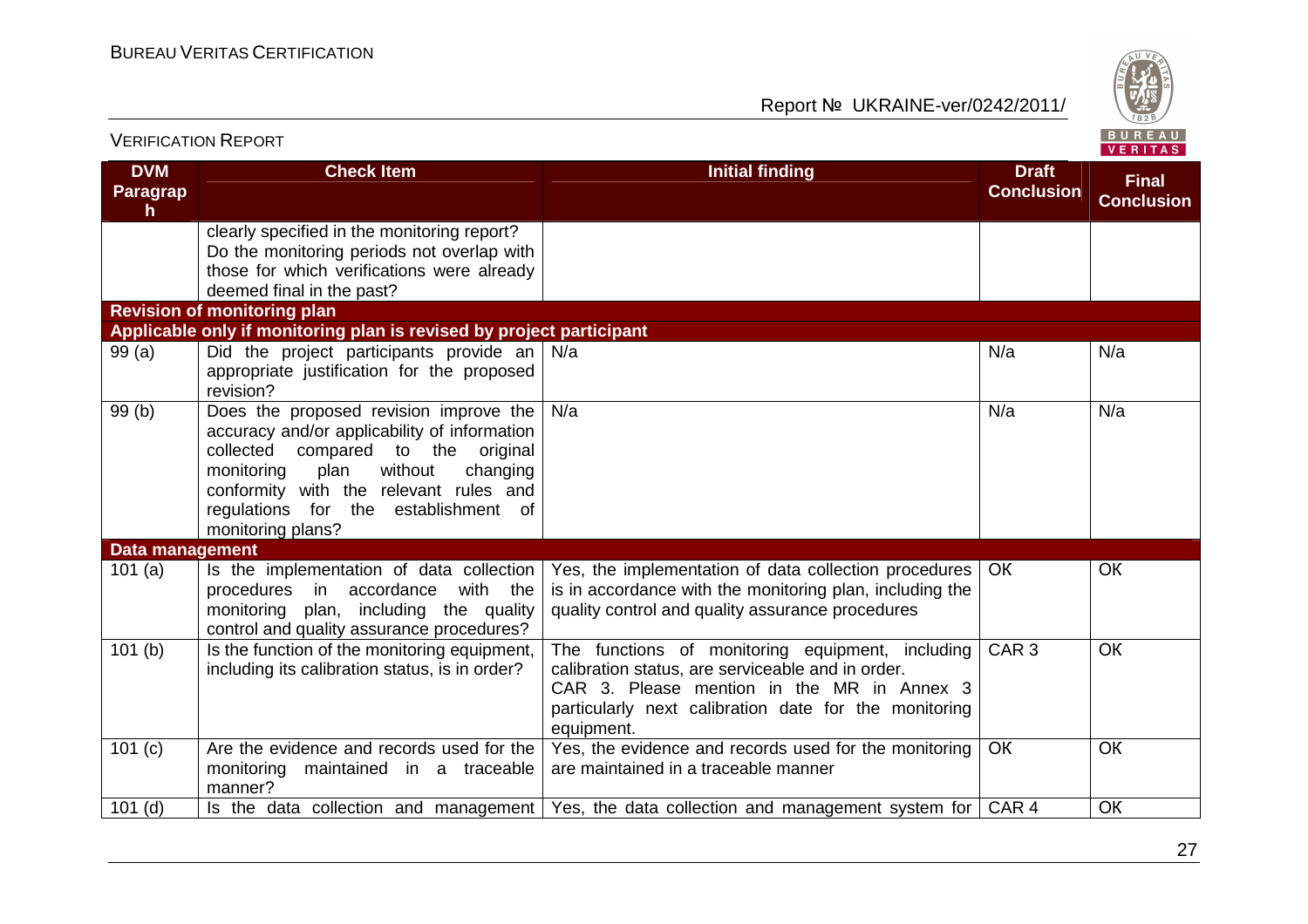

| <b>DVM</b><br>Paragrap<br>h. | <b>Check Item</b>                                                                                                                                     | <b>Initial finding</b>                                                                                                                                                              | <b>Draft</b><br><b>Conclusion</b>         | <b>Final</b><br><b>Conclusion</b> |
|------------------------------|-------------------------------------------------------------------------------------------------------------------------------------------------------|-------------------------------------------------------------------------------------------------------------------------------------------------------------------------------------|-------------------------------------------|-----------------------------------|
|                              | system for the project in accordance with<br>the<br>monitoring plan?                                                                                  | the project is in accordance with the monitoring plan.<br>CAR 4. Please explain how parameter #23 appeared in<br>Table 3 MR if it is absent in PDD.                                 | CL <sub>2</sub><br>CL3<br>CL <sub>4</sub> |                                   |
|                              |                                                                                                                                                       | CL 2. Please provide training schedule for personnel<br>for the monitoring period from 01.07.2010 to<br>31.03.2011, who work with the project equipment.                            |                                           |                                   |
|                              |                                                                                                                                                       | CL 3. Table 3 of the D.2 of MR contains the equipment<br>which meters and their tags do not correspond to the<br>calibration certificates. Please provide necessary<br>corrections. |                                           |                                   |
|                              |                                                                                                                                                       | CL 4. Please provide the explanation for the change of<br>the emission factor #14 in the table 3 of the MR.                                                                         |                                           |                                   |
|                              | Verification regarding programs of activities (additional elements for assessment)                                                                    |                                                                                                                                                                                     |                                           |                                   |
| 102                          | Is any JPA that has not been added to the<br>JI PoA not verified?                                                                                     | N/a                                                                                                                                                                                 | N/a                                       | N/a                               |
| 103                          | Is the verification based on the monitoring<br>reports of all JPAs to be verified?                                                                    | N/a                                                                                                                                                                                 | N/a                                       | N/a                               |
| 103                          | Does the verification ensure the accuracy<br>and conservativeness of the emission<br>reductions or enhancements of removals<br>generated by each JPA? | N/a                                                                                                                                                                                 | N/a                                       | N/a                               |
| 104                          | Does the monitoring period not overlap<br>with previous monitoring periods?                                                                           | N/a                                                                                                                                                                                 | N/a                                       | N/a                               |
| 105                          | If the AIE learns of an erroneously included<br>JPA, has the AIE informed the JISC of its<br>findings in writing?                                     | N/a                                                                                                                                                                                 | N/a                                       | N/a                               |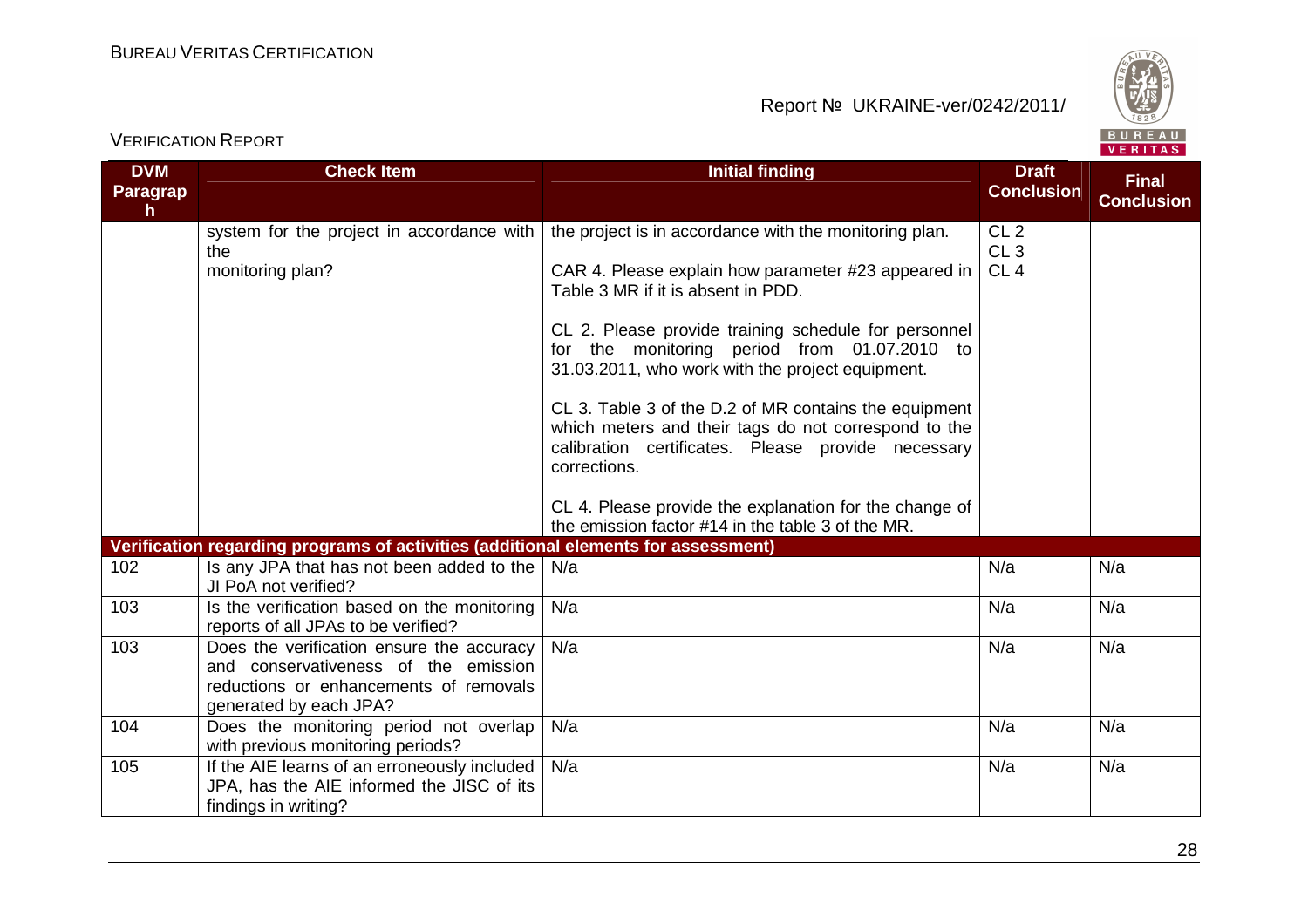

| <b>DVM</b>            | <b>Check Item</b>                                                                                                                                                                                                                                                                                                                                                                                                                                                                                                                                                                                                                                                                                                                                                                                                                                                                              | <b>Initial finding</b> | <b>Draft</b>      | <b>Final</b>      |
|-----------------------|------------------------------------------------------------------------------------------------------------------------------------------------------------------------------------------------------------------------------------------------------------------------------------------------------------------------------------------------------------------------------------------------------------------------------------------------------------------------------------------------------------------------------------------------------------------------------------------------------------------------------------------------------------------------------------------------------------------------------------------------------------------------------------------------------------------------------------------------------------------------------------------------|------------------------|-------------------|-------------------|
| <b>Paragrap</b><br>h. |                                                                                                                                                                                                                                                                                                                                                                                                                                                                                                                                                                                                                                                                                                                                                                                                                                                                                                |                        | <b>Conclusion</b> | <b>Conclusion</b> |
|                       | Applicable to sample-based approach only                                                                                                                                                                                                                                                                                                                                                                                                                                                                                                                                                                                                                                                                                                                                                                                                                                                       |                        |                   |                   |
| 106                   | Does the sampling plan prepared by the<br>AIE:<br>(a) Describe its sample selection, taking<br>into<br>account that:<br>(i) For each verification that uses a<br>sample-based approach, the sample<br>selection<br>shall<br>be<br>sufficiently<br>representative of the JPAs in the JI PoA<br>such extrapolation to all JPAs identified<br>for that verification is reasonable, taking<br>into account differences among the<br>characteristics of JPAs, such as:<br>- The types of JPAs;<br>- The complexity of the applicable<br>technologies and/or measures used;<br>- The geographical location of each<br>JPA:<br>- The amounts of expected emission<br>reductions of the JPAs being verified;<br>- The number of JPAs for which<br>emission reductions are being verified;<br>- The length of monitoring periods of<br>the JPAs being verified; and<br>- The samples selected for prior | N/a                    | N/a               | N/a               |
|                       | verifications, if any?                                                                                                                                                                                                                                                                                                                                                                                                                                                                                                                                                                                                                                                                                                                                                                                                                                                                         |                        |                   |                   |
| 107                   | Is the sampling plan ready for publication<br>through the secretariat along with the<br>verification<br>supporting<br>report<br>and                                                                                                                                                                                                                                                                                                                                                                                                                                                                                                                                                                                                                                                                                                                                                            | N/a                    | N/a               | N/a               |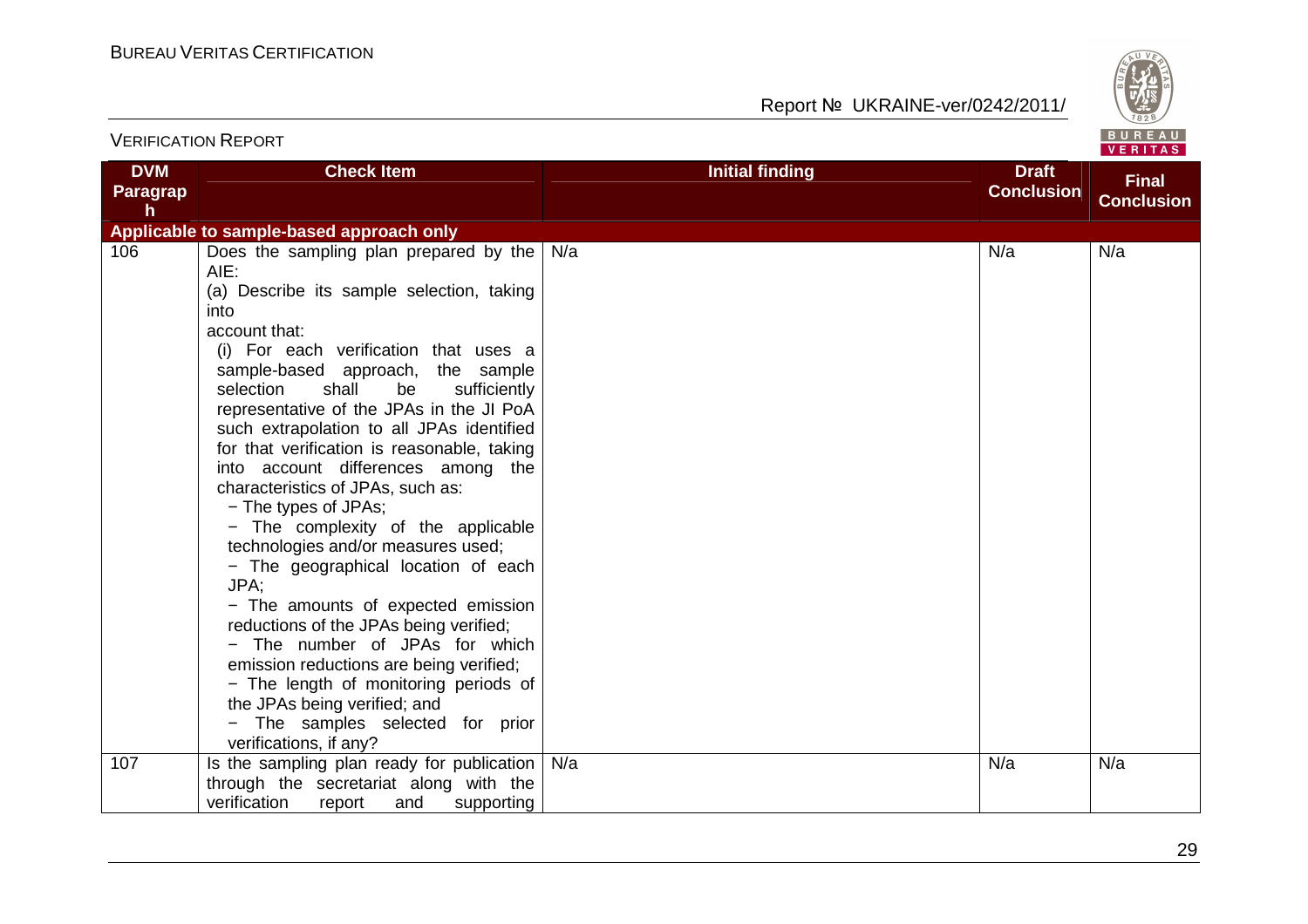

| <b>DVM</b><br><b>Paragrap</b><br>h. | <b>Check Item</b>                                                                                                                                                                                                                                                                                                                                                               | <b>Initial finding</b> | <b>Draft</b><br><b>Conclusion</b> | <b>Final</b><br><b>Conclusion</b> |
|-------------------------------------|---------------------------------------------------------------------------------------------------------------------------------------------------------------------------------------------------------------------------------------------------------------------------------------------------------------------------------------------------------------------------------|------------------------|-----------------------------------|-----------------------------------|
|                                     | documentation?                                                                                                                                                                                                                                                                                                                                                                  |                        |                                   |                                   |
| 108                                 | Has the AIE made site inspections of at<br>least the square root of the number of total<br>JPAs, rounded to the upper whole<br>number? If the AIE makes no site<br>inspections or fewer site inspections than<br>the square root of the number of total<br>JPAs, rounded to the upper whole number,<br>then does the AIE provide a reasonable<br>explanation and justification? | N/a                    | N/a                               | N/a                               |
| 109                                 | Is the sampling plan available for<br>submission to the secretariat for the JISC.s<br>ex ante assessment? (Optional)                                                                                                                                                                                                                                                            | N/a                    | N/a                               | N/a                               |
| 110                                 | If the AIE learns of a fraudulently included<br>JPA, a fraudulently monitored JPA or an<br>inflated number of emission reductions<br>claimed in a JI PoA, has the AIE informed<br>the JISC of the fraud in writing?                                                                                                                                                             | N/a                    | N/a                               | N/a                               |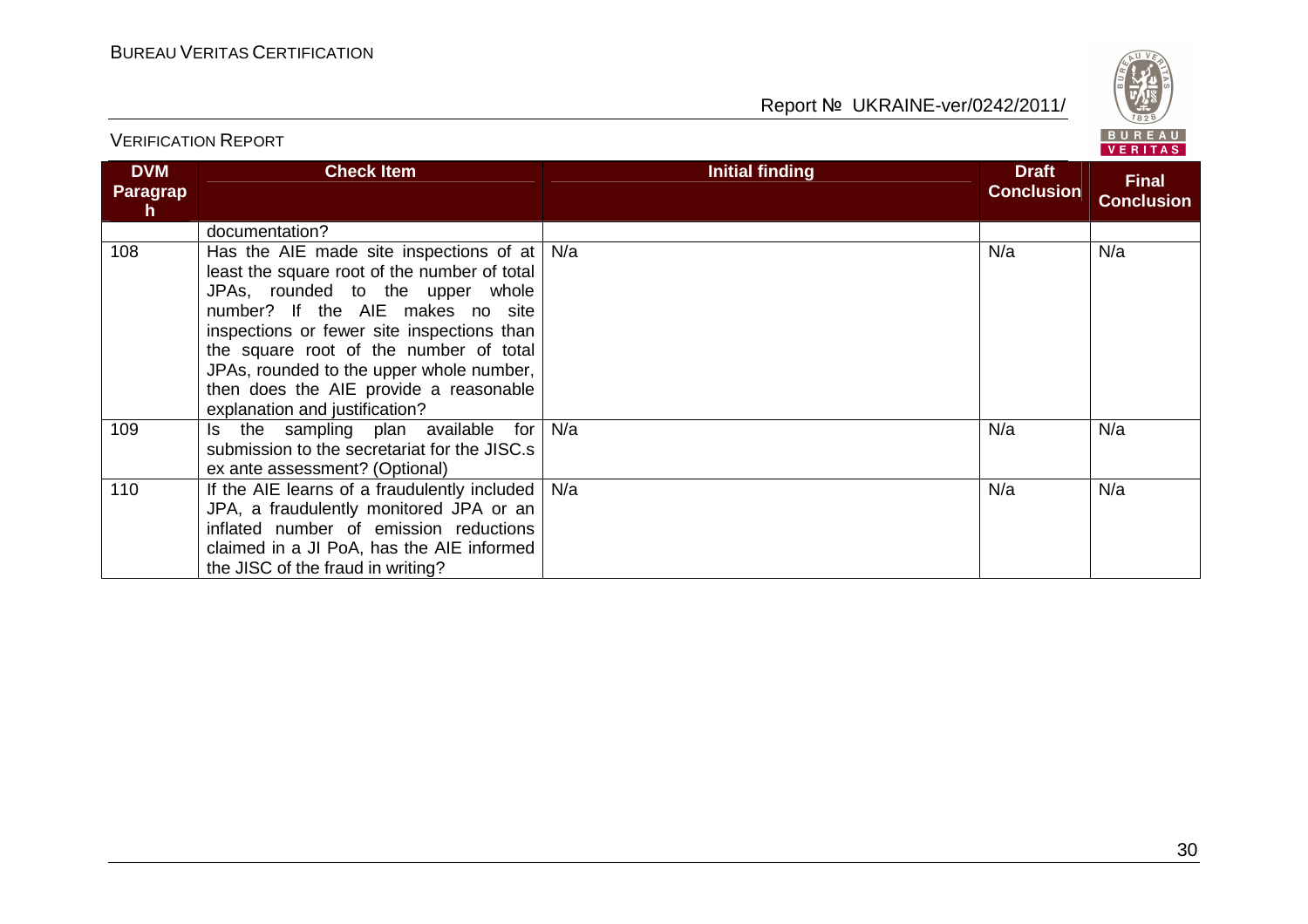

#### VERIFICATION REPORT

#### **Table 2 Resolution of Corrective Action and Clarification Requests**

| Draft report clarifications and corrective<br>action requests by validation team                                                                                                                                                                                           | Ref. to<br>checklist<br>question<br>in table 1 | <i>participant</i><br>Verification team conclusion<br><b>of</b><br><b>Summary</b><br>project<br>response                                                                                                                                                                                                                                                                                                   |
|----------------------------------------------------------------------------------------------------------------------------------------------------------------------------------------------------------------------------------------------------------------------------|------------------------------------------------|------------------------------------------------------------------------------------------------------------------------------------------------------------------------------------------------------------------------------------------------------------------------------------------------------------------------------------------------------------------------------------------------------------|
| CAR 1. Please provide implementation<br>schedule and description of the measures<br>implemented in 2010 only. It is not necessary<br>to describe project completely if some of its<br>parts were implemented after monitoring<br>period.                                   | 92                                             | The issue is closed.<br>The only planned measure was<br>implemented during the monitoring<br>period: reconstruction and<br>commissioning of the boiler #6. The<br>appropriate record has been added in<br>MR Section A.4.: "Reconstruction of<br>the boiler $N2$ 6 was finished<br>31.12.2010, the boiler was<br>commissioned 03.02.2011 after the<br>boiler full scale testing was<br>completed".         |
| CL 1. According to PDD version 2.21 as well<br>documentation<br>checked<br>during<br>to<br>as<br>verification putting into operation of blast<br>furnace #3 was expected at the end of 2010.<br>Please explain when it is planned to finish the<br>reconstruction of BF#3. | 93                                             | The issue is closed.<br>Commissioning of the reconstructed<br>blast furnace Nº 3 was initially planned<br>for late 2010, but due to unexpected<br>technical complexity of reconstruction<br>as well as lack of financing, the<br>commissioning of the blast furnace #3<br>is delayed. Commissioning of BF #3 is<br>expected by August 2011.<br>Appropriate record has been added in<br>the MR Section A.4. |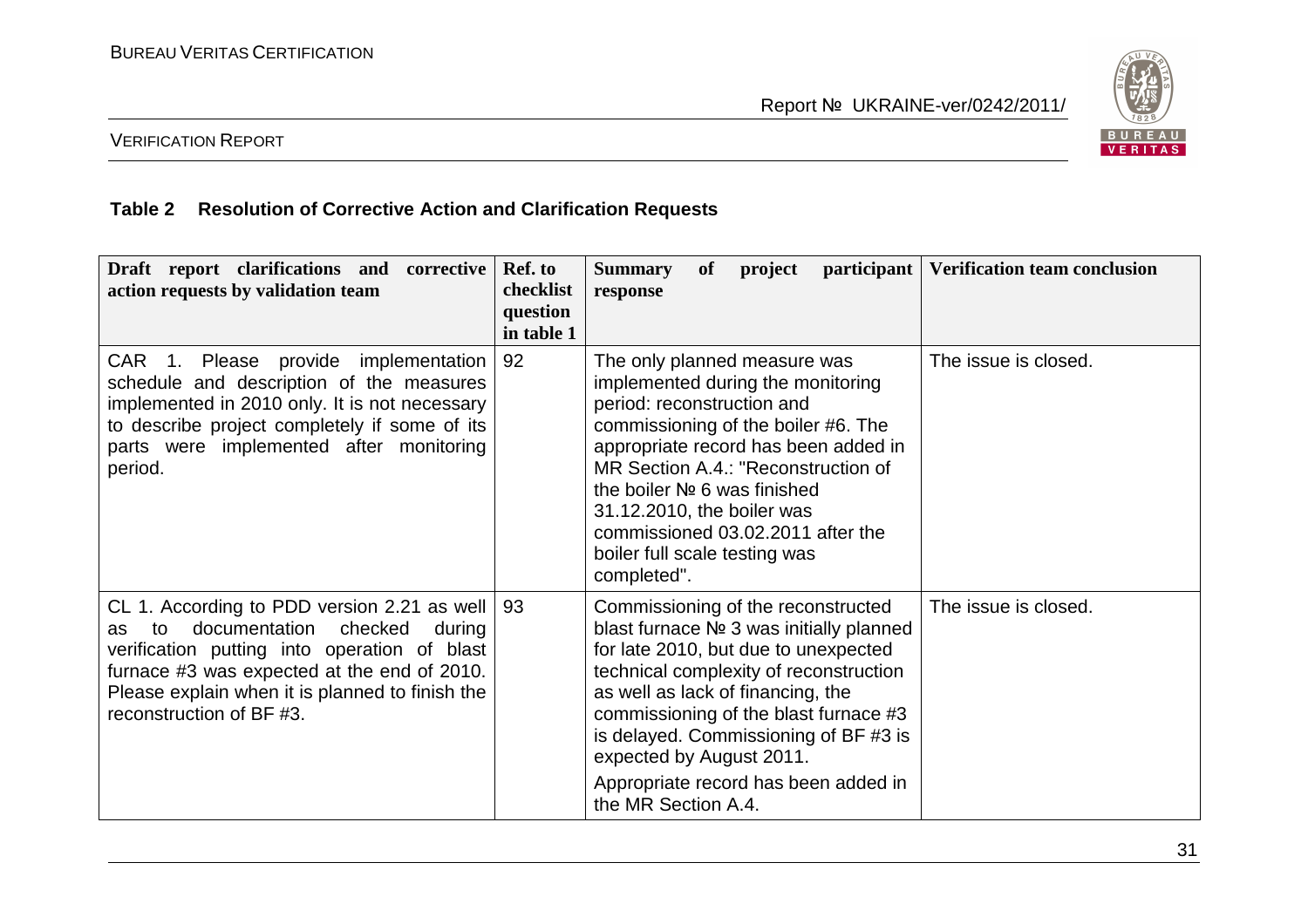

| <b>VERIFICATION REPORT</b>                                                                                                                                                          |           |                                                                                                                                                  | BUREAU<br><b>VERITAS</b> |
|-------------------------------------------------------------------------------------------------------------------------------------------------------------------------------------|-----------|--------------------------------------------------------------------------------------------------------------------------------------------------|--------------------------|
| CAR 2. Please double check Excel file<br>because some data mentioned in it is not in<br>English                                                                                     | 95(a)     | The Excel file has been corrected, the<br>entries in Cyrillic have been replaced<br>with ones in English.                                        | The issue is closed.     |
| CAR 3. Please mention in the MR in Annex 3<br>particularly next calibration date for the<br>monitoring equipment.                                                                   | 101(b)    | In Annex 3, the next calibration dates<br>have been specified particularly for<br>the monitoring equipment.                                      | The issue is closed.     |
| CAR 4. Please explain how parameter #23<br>appeared in Table 3 MR if it is absent in PDD.                                                                                           | $101$ (d) | The parameter #23 (consumption of<br>dolomite) is present in PDD v.2.21,<br>please refer PDD v.2.21, Table<br>D.1.1.1, page 36.                  | The issue is closed.     |
| CL 2. Please provide training schedule for<br>personnel for the monitoring period from<br>01.07.2010 to 31.03.2011, who work with the<br>project equipment.                         | $101$ (d) | Section B1.3 Table 2 of MR has been<br>revised to reflect the training schedule<br>for personnel within period from<br>01.07.2010 to 31.03.2011. | The issue is closed.     |
| CL 3. Table 3 of the D.2 of MR contains the<br>equipment which meters and their tags do not<br>correspond to the calibration certificates.<br>Please provide necessary corrections. | $101$ (d) | Section D.2 Table 3 and Table 4 have<br>been revised for correct names of the<br>meters.                                                         | The issue is closed.     |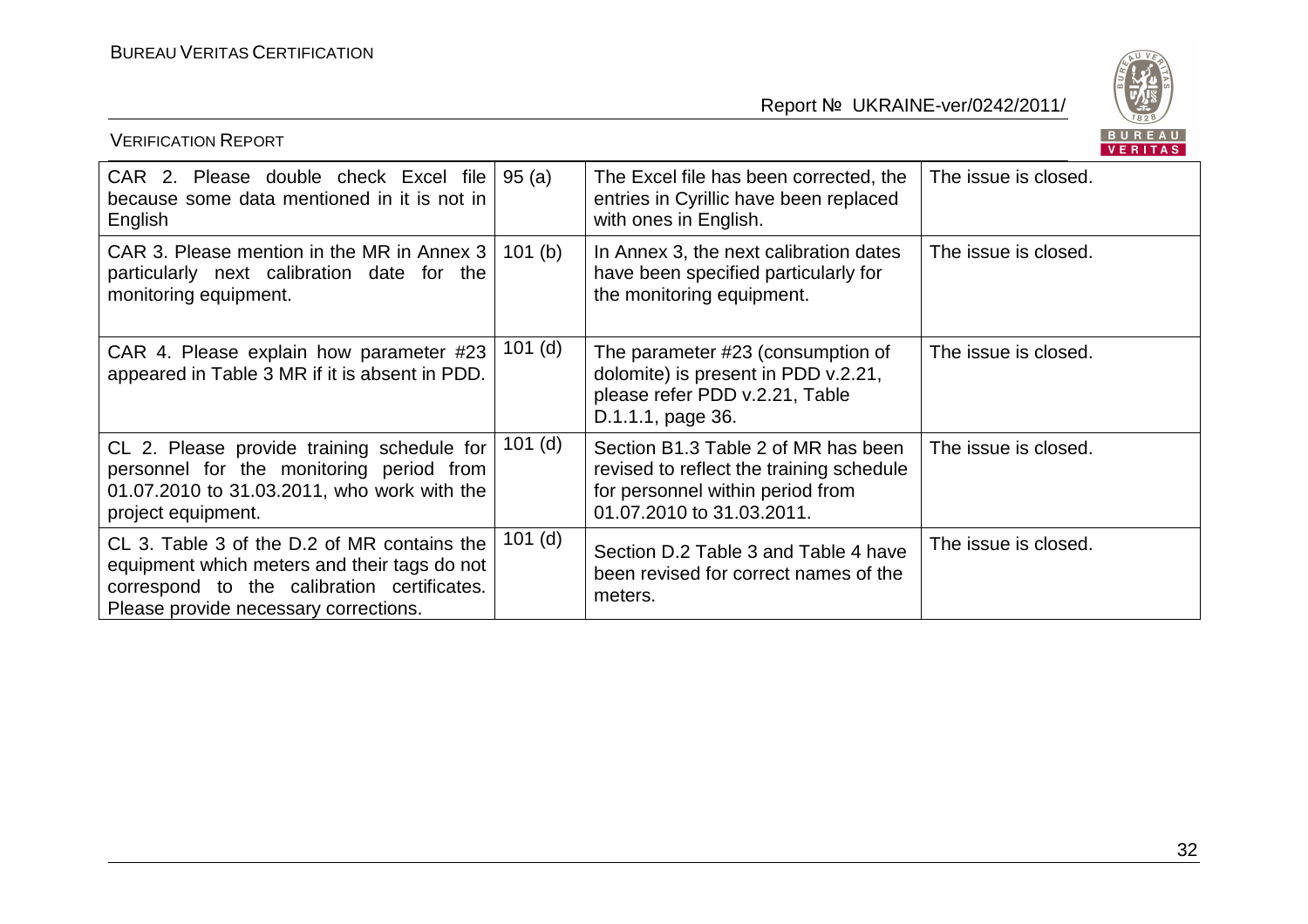

| <b>VERIFICATION REPORT</b>                                                                                     |           |                                                                                                                                                                                                                                                                                                                                           |                      |  |  |
|----------------------------------------------------------------------------------------------------------------|-----------|-------------------------------------------------------------------------------------------------------------------------------------------------------------------------------------------------------------------------------------------------------------------------------------------------------------------------------------------|----------------------|--|--|
| CL 4. Please provide the explanation for the<br>change of the emission factor #14 in the table<br>3 of the MR. | $101$ (d) | The value of emission factor #14<br>(Emission factor for UES of Ukraine<br>for energy efficiency projects) for 2010<br>(II) has been changed to<br>1.093 t CO2/MWh in accordance with<br>Order #43 "On Carbon Emission<br><b>Coefficients Specific Values Approval</b><br>for 2010" as of 28.03.2011 issued by<br><b>NEIA of Ukraine.</b> | The issue is closed. |  |  |
|                                                                                                                |           | http://www.neia.gov.ua/nature/doccata<br>log/document?id=126006<br>The value of emission factor #14 for<br>2011 has been changed to<br>1.090 t CO2/MWh for 2011 in<br>accordance with Order #75 "On<br><b>Carbon Emission Coefficients Specific</b><br>Values Approval for 2011" as of<br>12.05.2011 issued by NEIA of<br>Ukraine.        |                      |  |  |
|                                                                                                                |           | http://www.neia.gov.ua/nature/doccata<br>log/document?id=127498                                                                                                                                                                                                                                                                           |                      |  |  |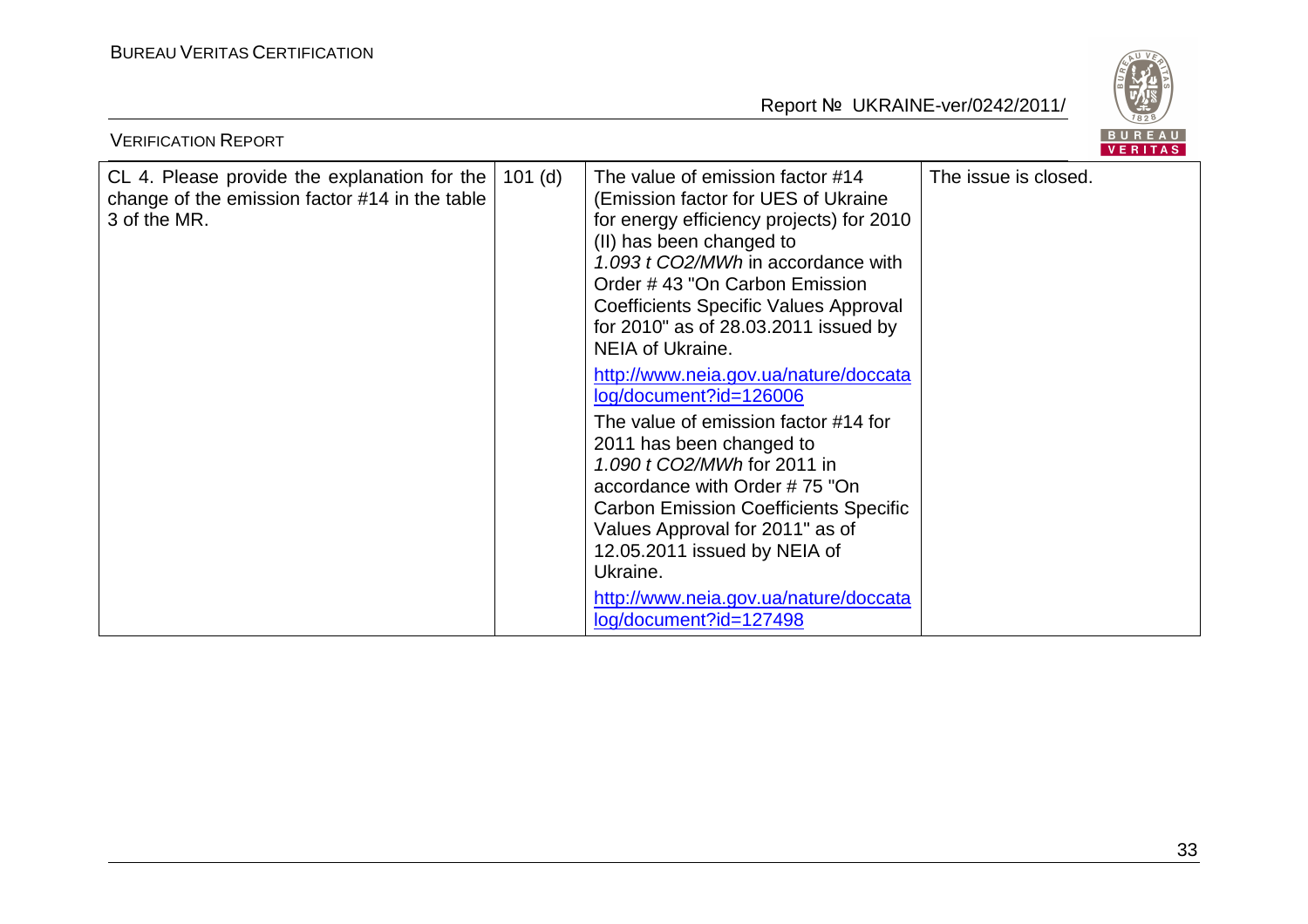

VERIFICATION REPORT

#### **ANNEX B: VERIFIERS CV'S**

#### **Kateryna Zinevych, M.Sci. (environmental science)**

Team Leader, Lead verifier Bureau Veritas Ukraine Health, Safety and Environment Senior Project Manager

Kateryna Zinevych has graduated from National University of Kyiv-Mohyla Academy with the Master Degree in Environmental Science. She has experience at working in a professional position (analytics) involving the exercise of judgment, problem solving and communication with other professional and managerial personnel as well as customers and other interested parties at analytical centre "Dergzovnishinform" and "Burea Veritas Ukraine" LLC. She has successfully completed IRCA registered Lead Auditor Training Course for Environment Management Systems and Quality Management Systems. She has successfully completed Climate Change Verifier Training Course and she participated as verifier in the determination/verification of 26 JI projects.

#### **Alexey Dzhafarov, specialist APC**

Team Member, verifier Bureau Veritas Ukraine Health, Safety and Environment Project Manager

Alexey Dzhafarov graduated from Kherson National Technical University "KNTU" and holds a specialist in automated process control. He has successfully passed training at the institute of training in quality management, conformity assessment standardization and metrology. A certificate issued: to host the development of certification of the measuring procedure. Certificate number K 1325. Alexey has experience of working in the company "LTD "NPO" Eco Carbon Management" as engineer of the Department of JI projects, engaged in the design and implementation documentation of joint implementation projects. He successfully passed JI Lead verifiers course and participates as verifier in the determination/verification of 5 JI projects.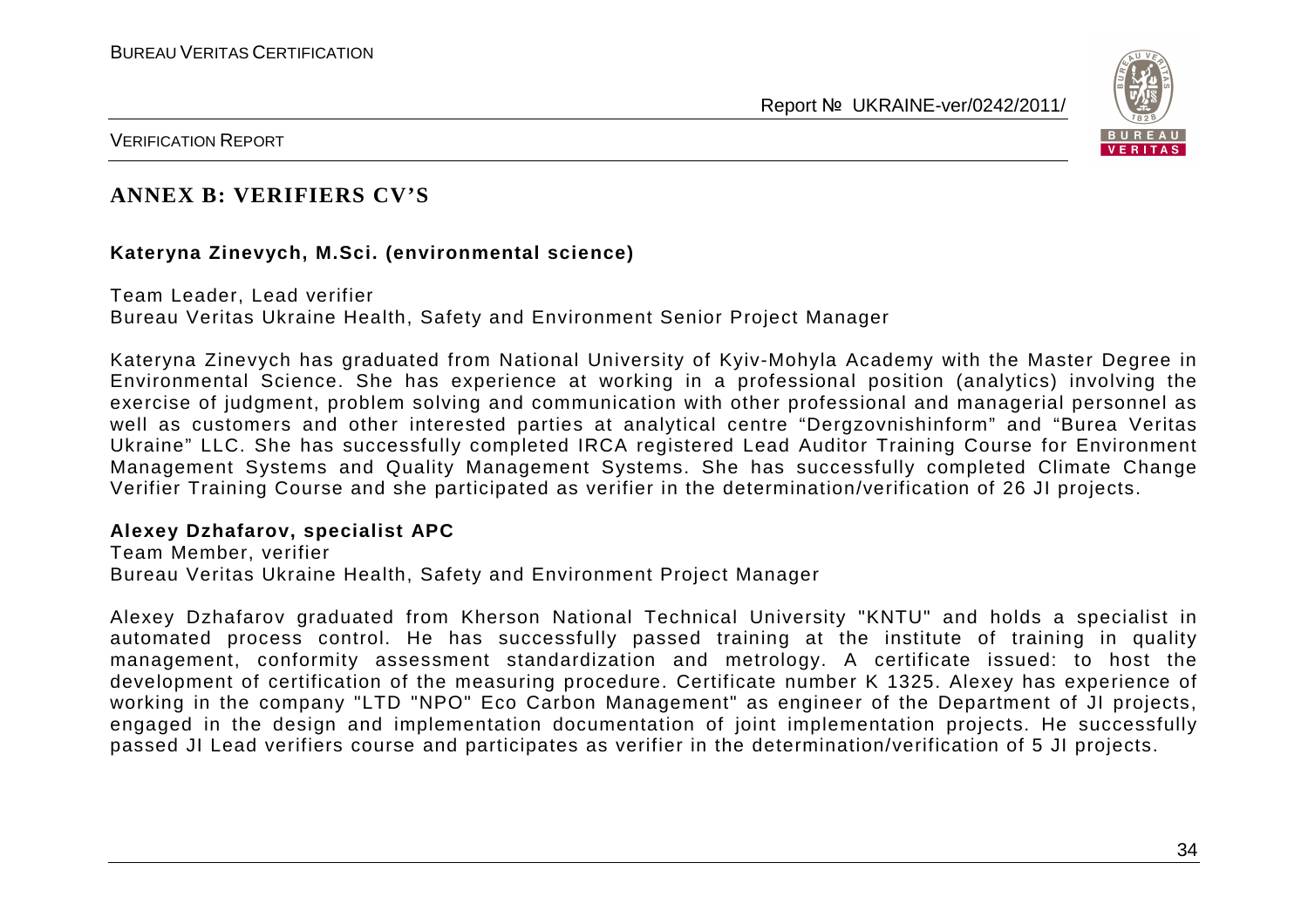

VERIFICATION REPORT

Report was reviewed by:

#### **Ivan G. Sokolov, Dr. Sci. (biology, microbiology)**

Internal Technical Reviewer

 Climate Change Lead Verifier, Bureau Veritas Certification Holding SAS Local Climate Change Product Manager for Ukraine

Acting CEO Bureau Veritas Black Sea District

He has over 25 years of experience in Research Institute in the field of biochemistry, biotechnology, and microbiology. He is a Lead auditor of Bureau Veritas Certification for Environment Management System (IRCA registered), Quality Management System (IRCA registered), Occupational Health and Safety Management System, and Food Safety Management System. He performed over 140 audits since 1999. Also he is Lead Tutor of the IRCA registered ISO 14000 EMS Lead Auditor Training Course, and Lead Tutor of the IRCA registered ISO 9000 QMS Lead Auditor Training Course. He is Lead Tutor of the Clean Development Mechanism /Joint Implementation Lead Verifier Training Course and he was involved in the determination/verification over 60 JI/CDM projects.

#### **Igor Alekseenko (metallurgy)**

 Team Member, Climate Change Technical Specialist Bureau Veritas Ukraine Inspector of Industrial (IND) and Inspectional (ITD) department

He has over 10 years of experience in powder metallurgy, aluminium metallurgy, plastic metal working, physical-chemistry processes. He worked in OJSC "AZOVMASH" "Overhead Engineering and Design Institute" (chief metallurgist department), FE SGS UKRAINE.